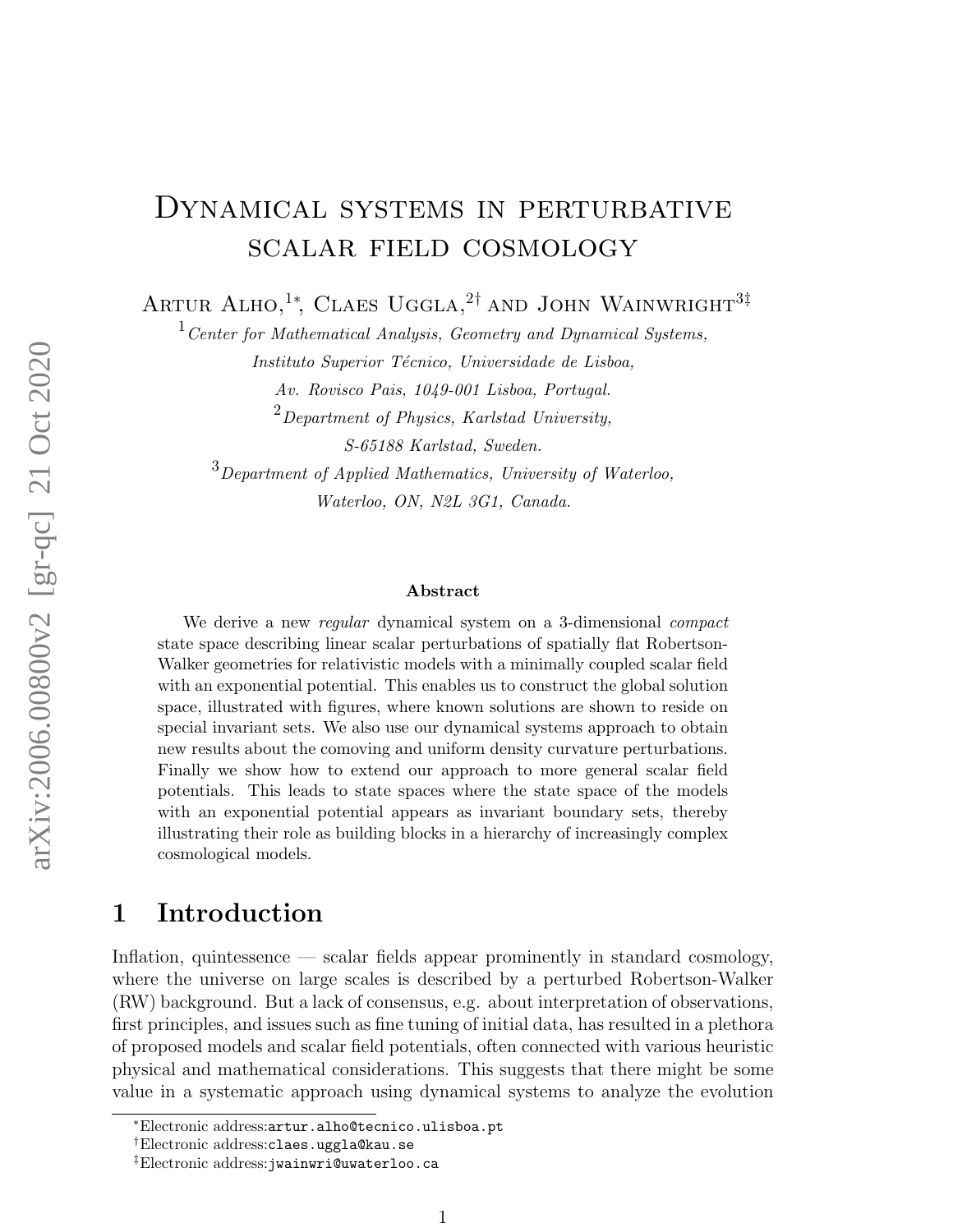#### 1 INTRODUCTION 2

of cosmological models on perturbed RW backgrounds, especially those involving scalar fields. With this goal in mind, we have embarked on a research program using dynamical systems, where this paper is the second in a series of papers (the first, Alho *et al* (2019) [\[1\]](#page-26-0), treated scalar and tensor perturbations of  $\Lambda$ CDM models).

A dynamical system consists of a system of autonomous nonlinear first order ordinary differential equations (ODEs). In the applications in cosmology that we have in mind the state space  $\mathcal S$  has a product structure

$$
S = \mathcal{B} \times \mathcal{P},\tag{1}
$$

where  $\beta$  is the background state space, which describes the dynamics of a RW background, and  $\mathcal P$  is the *perturbation state space*, which contains Fourier decomposed gauge invariant variables that describe linear perturbations. In this paper we, for brevity, neglect vector and tensor perturbation modes. The system of differential equations has one subset of equations that acts on  $\beta$  while the remaining equations act on  $\mathcal P$  with coefficients from  $\mathcal B$ . In this way the dynamics in the background determine the dynamics of the perturbations. A key step in our approach is to choose variables that lead to regular equations on a bounded state space. This enables one to give a global description of the dynamics, in particular, the behaviour at early and late times and the evolution at intermediate stages that may be of physical interest. In addition the differential equations are well-suited for performing systematic numerical simulations.

In Alho *et al* (2019) [\[1\]](#page-26-0) the background state space describes the  $\Lambda$ CDM model, which represents the simplest situation since both  $\beta$  and  $\beta$  are one-dimensional sets, both for scalar and tensor perturbations. In the present paper the background state space  $\beta$  describes a spatially flat RW model with a minimally coupled scalar field. In order to show how to incorporate such a source within our new framework we have focused on the simplest potential, the exponential potential,  $V(\varphi) = V_0 \exp(-\sqrt{6\lambda \varphi})$ , where  $V_0$  and  $\lambda$  are constants. In this case the background space  $\beta$  has dimension 2 and the perturbation space  $P$  has dimension 1, yielding a bounded state space  $\mathcal{B} \times \mathcal{P}$  of dimension 3. Using our approach we are able to give a complete picture of the dynamics, showing all ways in which a model can evolve from early to late times, illustrated by figures with representative orbits. The value of the parameter  $\lambda$  in the potential determines two disparate families of models, those with future acceleration and deceleration, respectively.

As regards earlier analytical work, the perturbation equations have been solved explicitly in terms of Bessel functions, by imposing the restriction that the scale factor a has a power law dependence on conformal time, which corresponds to a constant deceleration parameter.<sup>[1](#page-1-0)</sup> We show that these well known solutions are described by orbits (solution trajectories) on a two dimensional invariant subset of the three dimensional state space  $\mathcal{B} \times \mathcal{P}$  that contains the future attractor of the whole state space. These special solutions thus play a central role in the dynamics

<span id="page-1-0"></span><sup>&</sup>lt;sup>1</sup>See for example Lyth and Stewart (1992) [\[2\]](#page-26-1), equations (21) and (22), Durrer (2008) [\[3\]](#page-26-2), page 113, and Weinberg (2008) [\[4\]](#page-26-3) pages 480-482. These references describe the primary application of the exponential scalar field potential in inflationary cosmology, namely, determining the power spectrum for perturbations in power law inflation.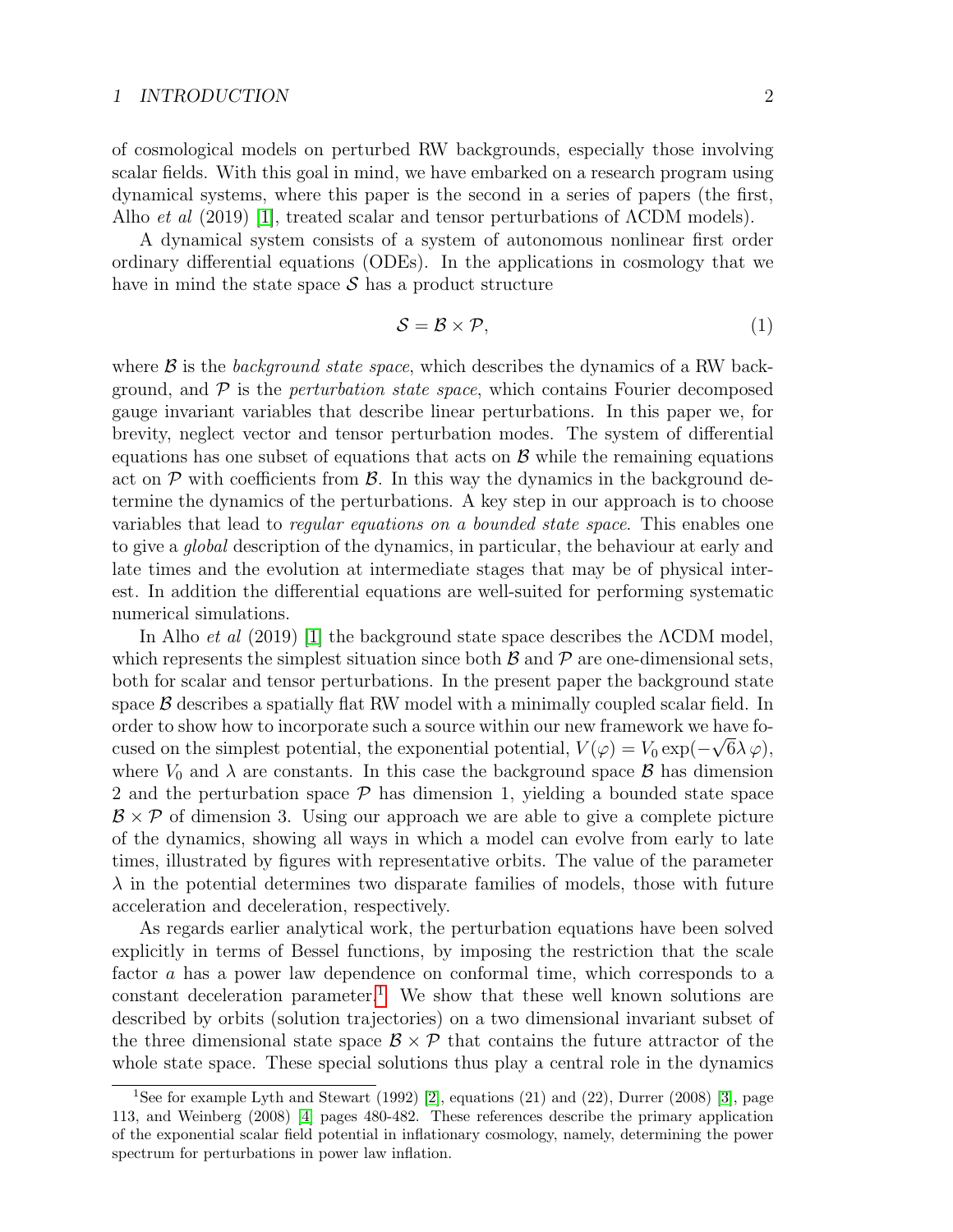of scalar fields with exponential potential, but do not describe the full range of dynamic possibilities.

Our dynamical systems treatment also sheds light on the comoving and uniform density curvature perturbations. In particular, it provides a new context to recent discussions about the so-called ultra slow-roll inflation and conserved quantities, see e.g. [\[5,](#page-26-4) [6,](#page-26-5) [7,](#page-26-6) [8,](#page-26-7) [9,](#page-26-8) [10,](#page-27-0) [11\]](#page-27-1).

The outline of the paper is as follows. In the next section we present the background Einstein and (non-linear) Klein-Gordon (KG) equations for the spatially flat RW background with a matter content given by a minimally coupled scalar field, and we give the perturbed KG equation specialized to the uniform (flat) curvature gauge. In Section [3](#page-5-0) we formulate the background equations and the linearly perturbed KG equation as a three-dimensional dynamical system with regular differential equations on a compact state space  $\mathcal{B} \times \mathcal{P}$ . This is followed by a dynamical systems analysis in Section [4,](#page-8-0) where figures with representative orbits globally illustrate the entire state space. In addition we present analytic asymptotic descriptions of the orbits at late and early times. In Section [5](#page-17-0) we review the well known explicit solutions and relate them to our dynamical systems framework. In Section [6](#page-20-0) we derive new analytic asymptotic results for the comoving and uniform density curvature perturbations and relate them to recent research in the case of ultra slow-roll inflation. Section [7](#page-23-0) shows how our dynamical systems approach can be extended to a hierarchy of increasingly complex models.

# 2 Field equations for a minimally coupled scalar field

### 2.1 The background equations

We consider a spatially flat RW background with a metric written as

$$
ds^{2} = -dt^{2} + a^{2}\gamma_{ij}dx^{i}dx^{j} = a^{2}\left(-d\eta^{2} + \gamma_{ij}dx^{i}dx^{j}\right) = -H^{-2}dN^{2} + a^{2}\gamma_{ij}dx^{i}dx^{j},
$$
 (2)

where a is the background scale factor, H the Hubble variable, and  $\gamma_{ij}$  is the flat spatial 3-metric, which in Cartesian coordinates is given by  $\delta_{ij}$ . The different time coordinates above are the clock time t, the conformal time  $\eta$ , and the e-fold time

$$
N = \ln(a/a_0),\tag{3}
$$

where  $N$  describes the number of background e-foldings with respect to some reference epoch at which  $a = a_0$  and hence  $N = 0$ .

The background equations that govern the matter distribution in a flat RW universe are the Friedman equation and the energy conservation equation

<span id="page-2-0"></span>
$$
\rho = 3H^2, \qquad \dot{\rho} = -3H(\rho + p). \tag{4}
$$

where overdot denotes derivative with respect to t.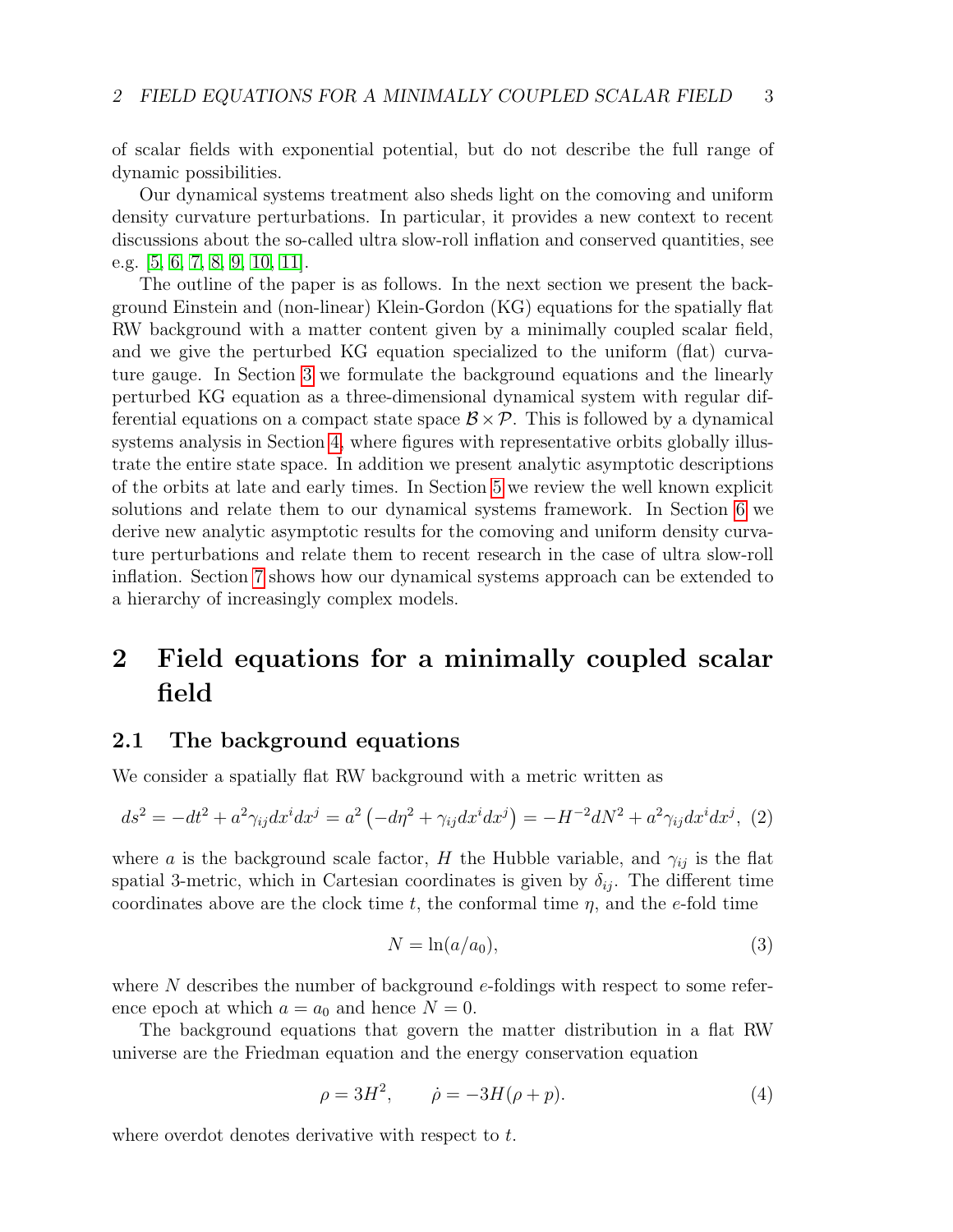The energy density  $\rho$  and pressure p for a minimally coupled scalar field  $\varphi$  with a non-negative potential,  $V = V(\varphi)$  are given by<sup>[2](#page-3-0)</sup>

<span id="page-3-1"></span>
$$
\rho = \frac{1}{2}\dot{\varphi}^2 + V(\varphi), \qquad \rho + p = \dot{\varphi}^2,\tag{5}
$$

Making the obvious substitutions of equations [\(5\)](#page-3-1) into [\(4\)](#page-2-0) we obtain<sup>[3](#page-3-2)</sup>

<span id="page-3-7"></span>
$$
\ddot{\varphi} + 3H\dot{\varphi} + V_{,\varphi} = 0, \qquad 3H^2 = \frac{1}{2}\dot{\varphi}^2 + V(\varphi), \tag{6}
$$

where  $\varphi_{\varphi}$  denotes  $\frac{d}{d\varphi}$ . Given a potential  $V(\varphi)$  these equations determine  $\varphi(t)$  and H(t) when  $\varphi$  and  $\dot{\varphi}$  are specified at an initial time. The equation  $\dot{a} = aH$  then determines the scale factor a as a quadrature.

Before continuing we digress to introduce the deceleration parameter  $q$  which is useful in describing the dynamics:

<span id="page-3-4"></span>
$$
\dot{H} = -(1+q)H^2.
$$
 (7)

It follows from [\(4\)](#page-2-0) and [\(5\)](#page-3-1) that

<span id="page-3-5"></span>
$$
1 + q = \frac{1}{2} \frac{\dot{\varphi}^2}{H^2}.
$$
\n(8)

We find it convenient to use the e-fold time N instead of the clock time t as our starting point and to introduce the following quantities: $4$ 

<span id="page-3-6"></span>
$$
\Sigma_{\varphi} = \frac{1}{\sqrt{6}} \varphi', \qquad \Omega_V = \frac{V}{3H^2}, \qquad \lambda = -\frac{1}{\sqrt{6}} \frac{V_{,\varphi}}{V}, \tag{9}
$$

where a ' denotes the e-fold time derivative  $\frac{d}{dN} = H^{-1}\frac{d}{dt}$ . Equations [\(7\)](#page-3-4) and [\(8\)](#page-3-5) assume the form

<span id="page-3-9"></span>
$$
H' = -(1+q)H, \qquad 1+q = 3\Sigma_{\varphi}^2. \tag{10}
$$

The definitions  $(9)$  have the effect of eliminating the explicit appearance of H in the governing equations [\(6\)](#page-3-7). The second equation becomes

<span id="page-3-13"></span><span id="page-3-12"></span><span id="page-3-11"></span><span id="page-3-10"></span>
$$
\Sigma_{\varphi}^2 + \Omega_V = 1,\tag{11}
$$

while the second order ODE is replaced by two coupled first order ODEs:<sup>[5](#page-3-8)</sup>

$$
\varphi' = \sqrt{6}\Sigma_{\varphi},\tag{12a}
$$

$$
\Sigma_{\varphi}' = 3(1 - \Sigma_{\varphi}^2)(\lambda - \Sigma_{\varphi}).\tag{12b}
$$

$$
\frac{d}{dt} = H\frac{d}{dN}, \quad \frac{d^2}{dt^2} = H^2 \left(\frac{d^2}{dN^2} - (1+q)\frac{d}{dN}\right).
$$

Use [\(10\)](#page-3-9) to eliminate  $1 + q$ , and use the definition of  $\lambda$  in [\(9\)](#page-3-6) and [\(11\)](#page-3-10) to eliminate  $V_{,\varphi}$  in [\(6\)](#page-3-7).

<span id="page-3-0"></span><sup>&</sup>lt;sup>2</sup>See for example Liddle and Lyth  $(2000)$  [\[12\]](#page-27-2), equations  $(3.3)$  and  $(3.4)$ .

<span id="page-3-3"></span><span id="page-3-2"></span><sup>&</sup>lt;sup>3</sup>See for example Liddle and Lyth  $(2000)$  [\[12\]](#page-27-2), equations  $(3.5)$  and  $(3.6)$ .

 $^{4}$ The factors of  $\sqrt{6}$  are included in the definitions [\(9\)](#page-3-6) in order to simplify future algebra. The <sup>4</sup>The factors of  $\sqrt{6}$  are included in the definitions (9) in order to simplify future algebra. The reason for using the notation  $\Sigma$  for the kernel is because this variable plays a similar role as Hubble-normalized shear, which is typically denoted with the kernel  $\Sigma$ , see e.g. [\[13\]](#page-27-3).

<span id="page-3-8"></span> $5As$  a first step divide both equations by  $H^2$  and note that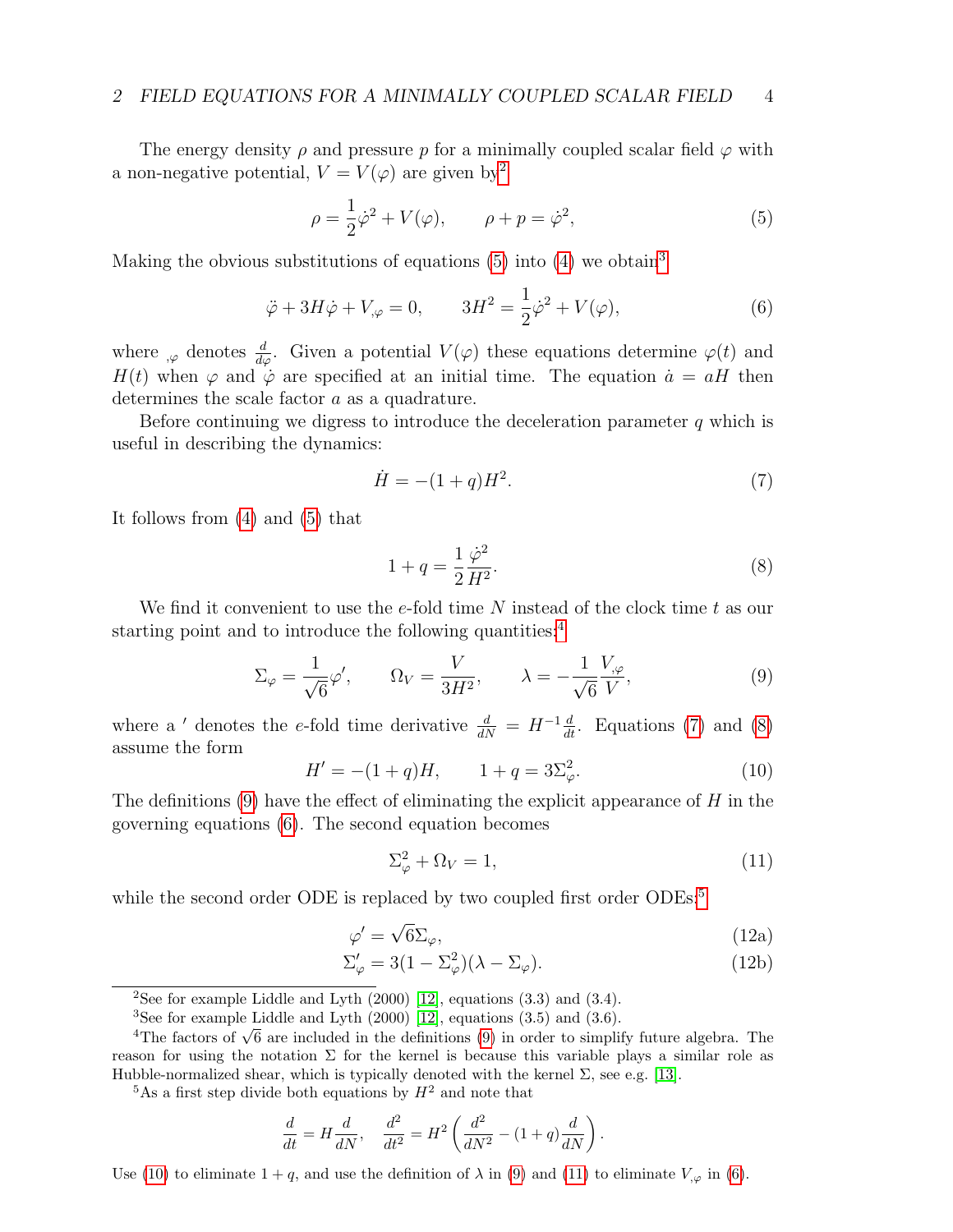In general the scalar  $\lambda$ , defined by [\(9\)](#page-3-6), is a function of  $\varphi$  but in the case of an exponential potential  $\lambda$  is constant. We use this constant value to define V according  $to^6$  $to^6$ √

<span id="page-4-2"></span>
$$
V = V_0 \exp(-\sqrt{6\lambda}\varphi), \qquad V_0 > 0. \tag{13}
$$

Since  $\lambda$  is now a constant [\(12a\)](#page-3-11) decouples from [\(12b\)](#page-3-12), and can be used to determine  $\varphi$  by quadrature once [\(12b\)](#page-3-12) has been solved. Thus (12b) contains the essential dynamical information for the background scalar field in the case of an exponential potential. Since V has been defined to be positive, it follows from [\(9\)](#page-3-6) that  $\Omega_V$  is positive and hence from [\(11\)](#page-3-10) that  $\Sigma_{\varphi}$  is bounded:  $-1 < \Sigma_{\varphi} < 1$ . However, since the right hand side of [\(12b\)](#page-3-12) is continuously differentiable and zero when  $\Sigma_{\varphi} = \pm 1$  it is possible and desirable to extend the range of  $\Sigma_{\varphi}$  to include the invariant boundary values  $\Sigma_{\varphi} = \pm 1$ :

$$
-1 \le \Sigma_{\varphi} \le 1. \tag{14}
$$

Equation [\(10\)](#page-3-9) now restricts the deceleration parameter:

$$
-1 \le q \le 2,\tag{15}
$$

where  $q = -1$  if  $\Sigma_{\varphi} = 0$  and  $q = 2$  if  $\Sigma_{\varphi} = \pm 1$ .

## 2.2 The perturbed Klein-Gordon equation

To describe the linear perturbations of the scalar field we use the perturbed KG equation, which has a particularly simple form if one uses as dependent variable the linear perturbation of the scalar field in the uniform (flat) curvature gauge,<sup>[7](#page-4-1)</sup> which we denote by  $\varphi_c$ . An advantage of using the uniform curvature gauge is that the metric perturbations can be eliminated from the KG equation using the Einstein equations, leaving a closed equation which can be written as follows (see, e.g., Uggla and Wainwright (2019) [\[16\]](#page-27-4), section 3, Appendix A.3 and in particular equation  $(A.21)$ :

<span id="page-4-5"></span>
$$
\partial_N^2 \varphi_c + \frac{V}{H^2} \partial_N \varphi_c + \frac{(V_{,\varphi\varphi} + 2\varphi' V_{,\varphi} + (\varphi')^2 V)}{H^2} \varphi_c - \mathcal{H}^{-2} \mathbf{D}^2 \varphi_c = 0, \qquad (16)
$$

where  $\varphi$  is the background scalar field,

<span id="page-4-4"></span>
$$
\mathcal{H} = aH,\tag{17}
$$

and  $\mathbf{D}^2$  is the background spatial Laplacian associated with  $\gamma_{ij}$ . For an exponential potential [\(13\)](#page-4-2) the KG equation assumes the form

<span id="page-4-3"></span>
$$
\partial_N^2 \varphi_c + 3(1 - \Sigma_\varphi^2) \partial_N \varphi_c + 18(1 - \Sigma_\varphi^2)(\lambda - \Sigma_\varphi)^2 \varphi_c - \mathcal{H}^{-2} \mathbf{D}^2 \varphi_c = 0, \qquad (18)
$$

in the notation of [\(9\)](#page-3-6).

<span id="page-4-1"></span><span id="page-4-0"></span><sup>&</sup>lt;sup>6</sup>This labelling of V is consistent with the definition [\(9\)](#page-3-6) of  $\lambda$ .

<sup>7</sup>Once one chooses the uniform curvature gauge or the comoving gauge as we do in section [6,](#page-20-0) there is no remaining gauge freedom. See for example [\[14\]](#page-27-5) or [\[15\]](#page-27-6) section 3.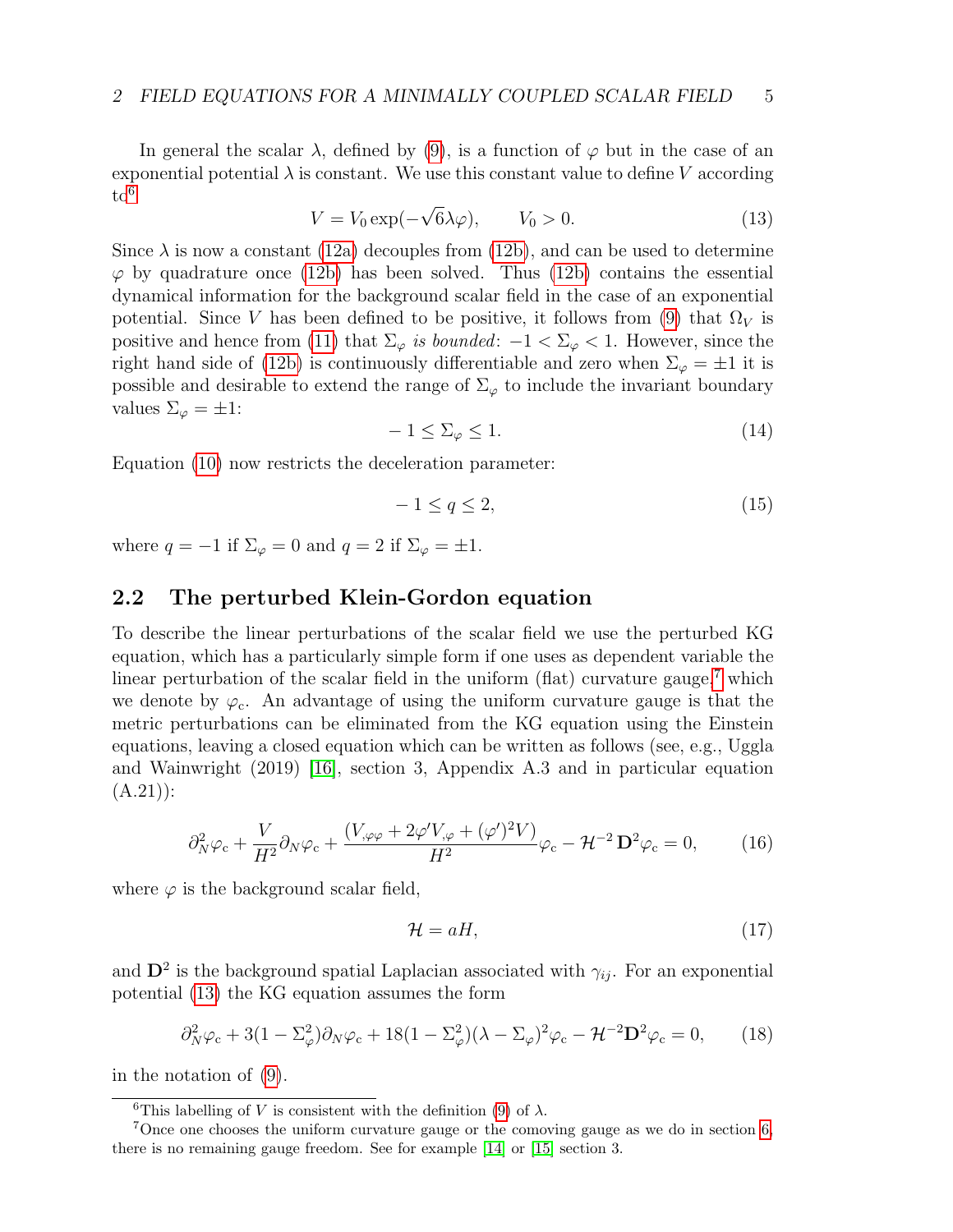# <span id="page-5-0"></span>3 Derivation of the dynamical system

To obtain a dynamical system, i.e., an autonomous closed system of first order ODEs, that describes the evolution of the perturbations, we first introduce Cartesian spatial coordinates and make a spatial Fourier decomposition of the perturbation variables. This results in

$$
\mathcal{H}^{-2} \mathbf{D}^2 \to -k^2 \mathcal{H}^{-2},\tag{19}
$$

thereby transforming [\(18\)](#page-4-3) to

<span id="page-5-2"></span>
$$
\varphi_c'' + 3(1 - \Sigma_\varphi^2)\varphi_c' + 18(1 - \Sigma_\varphi^2)(\lambda - \Sigma_\varphi)^2\varphi_c + k^2 \mathcal{H}^{-2}\varphi_c = 0, \tag{20}
$$

where k is the wave number. The Fourier coefficients of  $\varphi_c$  are labelled by an index k,  $(\varphi_c)_k$ , but for brevity we will drop the index k when there is no danger of confusion. At this stage we have to take into account that the Fourier coefficients  $\varphi_c$  are *complex* functions.<sup>[8](#page-5-1)</sup> Since we want to obtain a dynamical system in terms of real variables we write  $\varphi_c = f_1 + i f_2$ , where  $f_1$  and  $f_2$  are real functions, labelled by the wave number k, which describe the general solution for a given k. Since  $(20)$  is a linear differential equation with *real* coefficients it follows that  $f_1, f_2$  satisfy this differential equation which we rewrite as

<span id="page-5-3"></span>
$$
f'' + 3(1 - \Sigma_{\varphi}^2)f' + 18(1 - \Sigma_{\varphi}^2)(\lambda - \Sigma_{\varphi})^2 f + k^2 \mathcal{H}^{-2} f = 0,
$$
 (21)

where f stands for  $f_1$  or  $f_2$ . We now consider f and f', with subscript 1 or 2, as independent variables and represent them using polar coordinates  $f_i = r_i \cos \theta_i$ ,  $f_i' = r_i \sin \theta_i$ , for  $i = 1, 2$ , where  $\theta$  has period  $2\pi$ . Note that the variables f and  $\theta$ are related by the equation

$$
f' = f \tan \theta,\tag{22}
$$

for both values of the index i. Differentiating this equation to obtain  $f''$  converts equation [\(21\)](#page-5-3) into the following first order differential equation for  $\theta$ :

<span id="page-5-4"></span>
$$
\theta' = -\sin^2 \theta - 3(1 - \Sigma_\varphi^2)\sin \theta \cos \theta - \left[18(1 - \Sigma_\varphi^2)(\lambda - \Sigma_\varphi)^2 + k^2 \mathcal{H}^{-2}\right] \cos^2 \theta, \tag{23}
$$

where  $\theta$  stands for  $\theta_1$  or  $\theta_2$ . The angular variable  $\theta$  will be useful for describing the global structure of the state space. For doing local calculations, however, it is more convenient to use the variable  $y$  defined by

<span id="page-5-6"></span>
$$
y = \frac{f'}{f} = \tan \theta,\tag{24}
$$

where y stands for  $y_1$  or  $y_2$ . Since  $y' = (\sec^2 \theta)\theta'$ , equation [\(23\)](#page-5-4) leads to the Riccati equation

<span id="page-5-5"></span>
$$
y' = -[y^2 + 3(1 - \Sigma_{\varphi}^2)y + 18(1 - \Sigma_{\varphi}^2)(\lambda - \Sigma_{\varphi})^2] - k^2 \mathcal{H}^{-2}.
$$
 (25)

<span id="page-5-1"></span><sup>&</sup>lt;sup>8</sup>The physical perturbation  $\varphi_c$  of the scalar field is assumed to be real. Note also that the Fourier coefficients  $\varphi_{c,k}$  and  $\varphi_{c,-k}$ , where k is the wave vector, obey the same equation since the wave vector **k** only enters the problem via the wave number as  $k^2$ , which is why we have denoted the Fourier coefficients by  $k$ . For a discussion on Fourier decompositions for cosmological perturbations, see [\[1\]](#page-26-0) and references therein.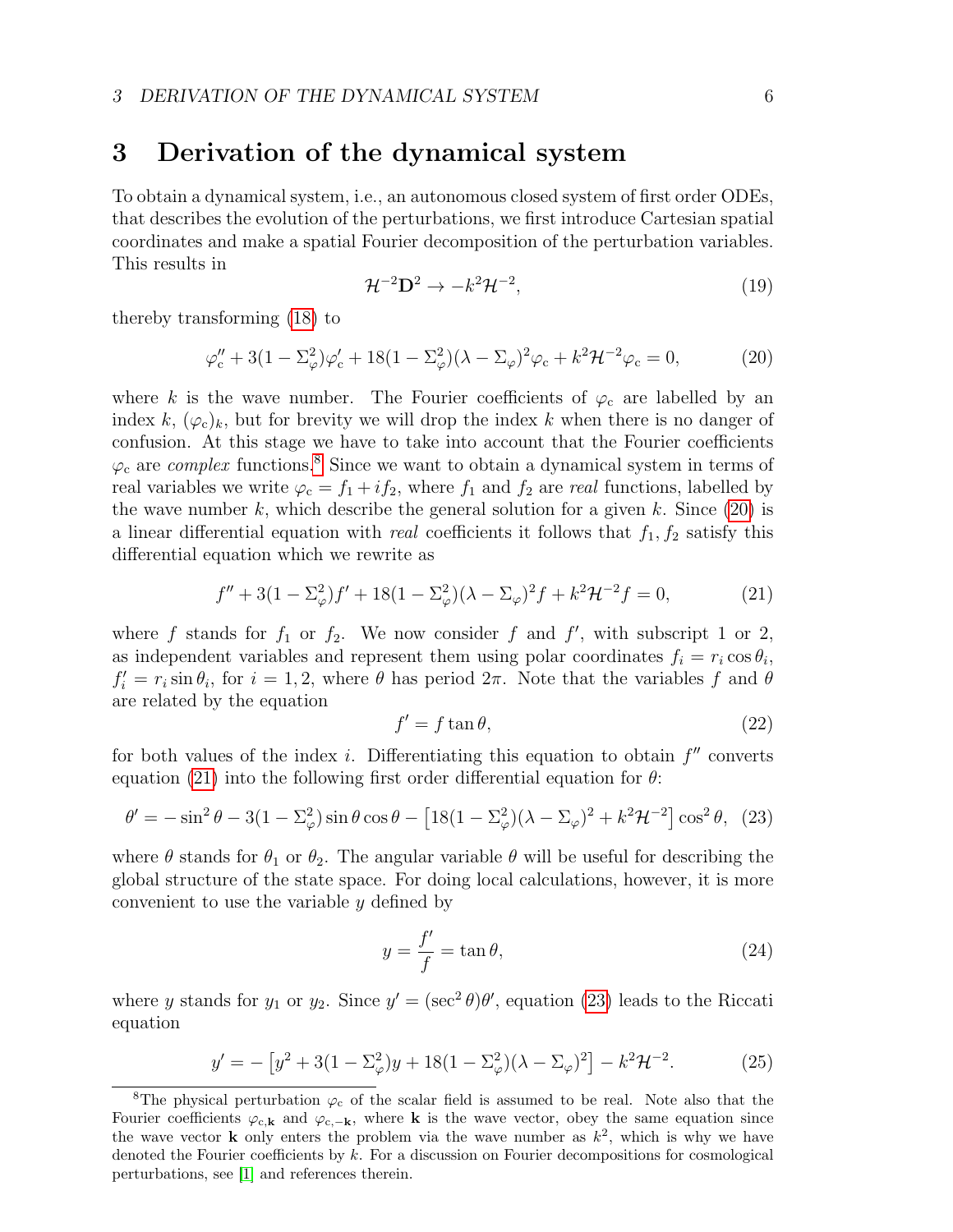In summary, a complex solution  $\varphi_c(N) = f_1(N) + if_2(N)$  of the KG equation [\(20\)](#page-5-2), which is a second order linear differential equation, is described by two real solutions  $y_1(N), y_2(N)$  of the first order non-linear differential equation [\(25\)](#page-5-5). The functions  $y_i$  determine the functions  $f_i$  by quadrature using [\(24\)](#page-5-6), which yields

<span id="page-6-5"></span>
$$
f_i(N) = f_i(0) \exp\left[\int_0^N y_i(\tilde{N}) d\tilde{N}\right],
$$
\n(26)

where the initial values  $f_i(0)$  are determined by the initial value of  $\varphi_c$  at  $N = 0$ .

Equations [\(23\)](#page-5-4) and [\(25\)](#page-5-5) are first order non-autonomous ODEs with time dependent coefficients that depend on the background solutions for  $\Sigma_{\varphi}$  and  $\mathcal{H}^{-2}$ . The wave number  $k$  only appears in the equations as a parameter in the dimensionless combination  $k^2\mathcal{H}^{-2}$ . To obtain a dynamical system, i.e., an autonomous closed sys-tem of first order ODEs, we need to augment the ODE [\(25\)](#page-5-5) for y (or [\(23\)](#page-5-4) for  $\theta$ ) by including the ODE [\(12b\)](#page-3-12) for  $\Sigma_{\varphi}$  and an ODE for  $k^2\mathcal{H}^{-2}$  when  $k\neq 0$ . We therefore introduce a new variable Z (referred to as the physical wave number in Hubble units in [\[7\]](#page-26-6)):

<span id="page-6-1"></span><span id="page-6-0"></span>
$$
Z = k^2 \mathcal{H}^{-2},\tag{27}
$$

which satisfies the differential equation

<span id="page-6-4"></span>
$$
Z' = 2qZ = 2(3\Sigma_{\varphi}^2 - 1)Z,
$$
\n(28)

on account of [\(10\)](#page-3-9), [\(17\)](#page-4-4) and  $a' = a$ .

For the state space described by  $(\Sigma_{\varphi}, Z, y)$  we thereby obtain the following dynamical system:

<span id="page-6-3"></span>
$$
\Sigma_{\varphi}' = 3(1 - \Sigma_{\varphi}^2)(\lambda - \Sigma_{\varphi}),\tag{29a}
$$

$$
Z' = 2(3\Sigma_{\varphi}^2 - 1)Z,\tag{29b}
$$

$$
y' = -[y^2 + 3(1 - \Sigma_{\varphi}^2)y + 18(1 - \Sigma_{\varphi}^2)(\lambda - \Sigma_{\varphi})^2] - Z,
$$
 (29c)

while for the state space described by  $(\Sigma_{\varphi}, Z, \theta)$ , where we recall that  $y = \tan \theta$ , the above equation for  $y$  is replaced with

$$
\theta' = -\left[\sin^2\theta + 3(1 - \Sigma_\varphi^2)\sin\theta\cos\theta + 18(1 - \Sigma_\varphi^2)(\lambda - \Sigma_\varphi)^2\cos^2\theta\right] - Z\cos^2\theta. \tag{30}
$$

The dynamical systems for the state spaces  $(\Sigma_{\varphi}, Z, y)$  and  $(\Sigma_{\varphi}, Z, \theta)$  are regular in the sense that the expressions on the right hand sides are differentiable functions of the state space variables. Note also that the two ODEs [\(29a\)](#page-6-0) and [\(29b\)](#page-6-1), which describe the background state space  $(\Sigma_{\varphi}, Z)$ , are uncoupled since Z does not appear in [\(29a\)](#page-6-0). Thus one can solve (29a) for  $\Sigma_{\varphi}$  and then express Z as a quadrature using [\(29b\)](#page-6-1).

Before continuing we comment on the interpretation of the variable  $Z = k^2 \mathcal{H}^{-2}$ . Perturbations that satisfy  $k^2 \mathcal{H}^{-2} \ll 1$  are called long wavelength or super-horizon, while those that satisfy  $k^2 \mathcal{H}^{-2} \gg 1$  are said to be short wavelength. Long wavelength perturbations are usually studied by choosing the idealized limiting value  $k = 0$ ,<sup>[9](#page-6-2)</sup>

<span id="page-6-2"></span><sup>&</sup>lt;sup>9</sup>The long wavelength case ( $k = 0$ ) can be solved explicitly for any scalar field potential, even up to second order, as shown in [\[16\]](#page-27-4).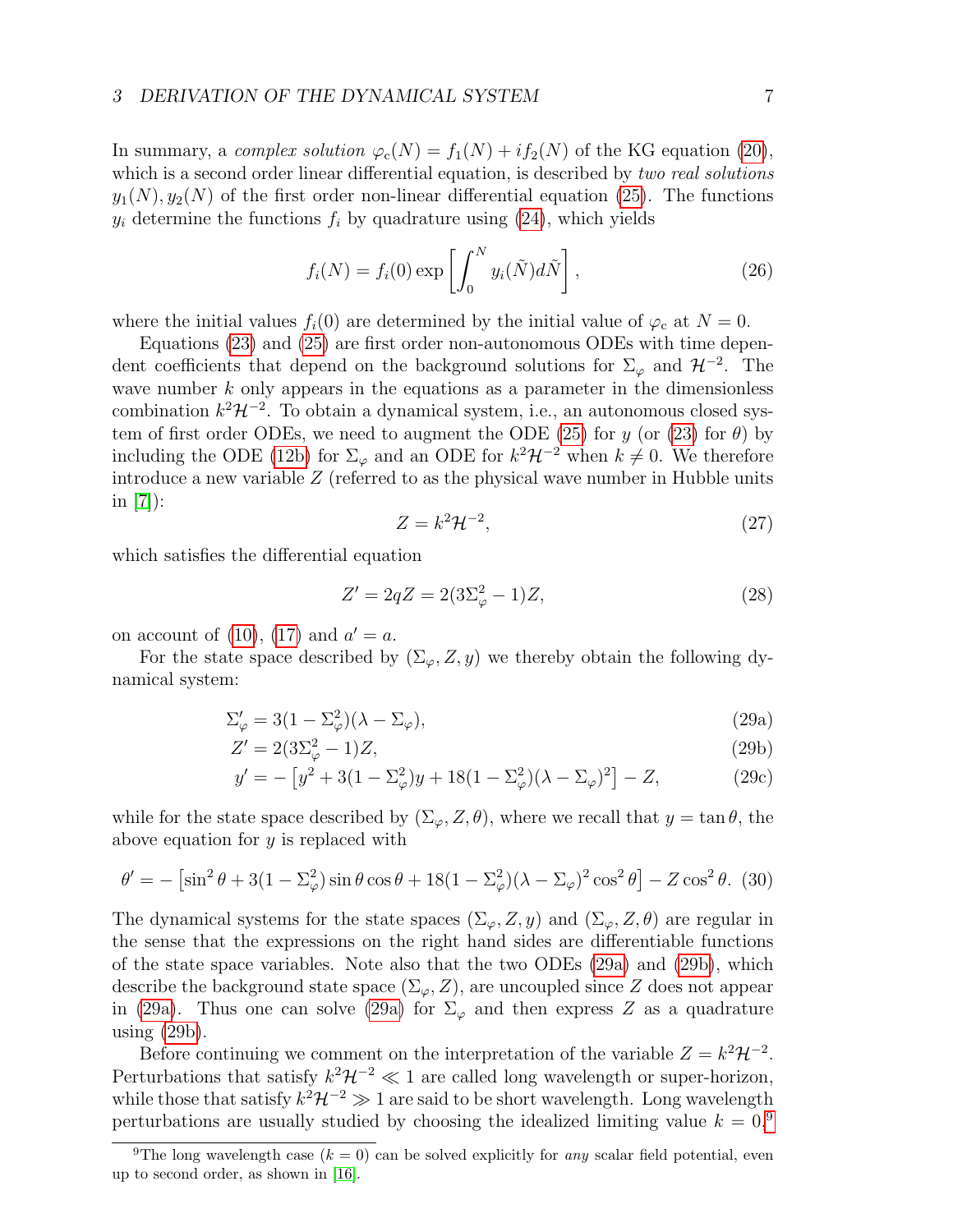which corresponds to  $Z = 0$ . On the other hand, short wavelength perturbations correspond to  $Z \to \infty$ . We also note that in choosing  $Z = k^2 \mathcal{H}^{-2}$  as a dynamical variable we have in a sense 'hidden' the wave number  $k$  when formulating the dynamical system. However, if we choose the reference time  $t_0$  (i.e., when  $N = 0$ ) to be the time for setting initial data in the state space  $(\Sigma_{\varphi}, Z, y)$  (or  $(\Sigma_{\varphi}, Z, \theta)$ ), then different choices of  $Z_0 = k^2 \mathcal{H}_0^{-2}$  for a given  $\mathcal{H}_0$  yield solutions with different wave number k.

A drawback of the system [\(29\)](#page-6-3) is that the variable Z can become unbounded for some models.[10](#page-7-0) To deal with this situation we introduce the bounded variable

<span id="page-7-8"></span>
$$
\bar{Z} = \frac{Z}{1+Z} = \frac{k^2}{k^2 + \mathcal{H}^2}, \qquad Z = \frac{\bar{Z}}{1-\bar{Z}},
$$
(31)

which due to [\(28\)](#page-6-4) obeys the equation

$$
\bar{Z}' = 2(3\Sigma_{\varphi}^{2} - 1)\bar{Z}(1 - \bar{Z}),
$$
\n(32)

where the long (short) wavelength limit corresponds to  $\overline{Z}=0$  ( $\overline{Z}=1$ ). This change of variable, however, leads to the appearance of the term  $\bar{Z}/(1-\bar{Z})$ , which is unbounded when  $\bar{Z}=1$ , in the equations for y and  $\theta$ . To regularize the dynamical system we choose a new time variable  $\overline{N}$  according to

<span id="page-7-6"></span><span id="page-7-5"></span><span id="page-7-3"></span><span id="page-7-1"></span>
$$
\frac{d\bar{N}}{dN} = \frac{1}{1 - \bar{Z}} = 1 + Z.
$$
\n(33)

This results in the following regular dynamical system:

$$
\frac{d\Sigma_{\varphi}}{d\bar{N}} = 3(1 - \Sigma_{\varphi}^2)(\lambda - \Sigma_{\varphi})(1 - \bar{Z}),\tag{34a}
$$

$$
\frac{d\bar{Z}}{d\bar{N}} = 2(3\Sigma_{\varphi}^{2} - 1)\bar{Z}(1 - \bar{Z})^{2},\tag{34b}
$$

$$
\frac{dy}{d\bar{N}} = -[y^2 + 3(1 - \Sigma_{\varphi}^2)y + 18(1 - \Sigma_{\varphi}^2)(\lambda - \Sigma_{\varphi})^2](1 - \bar{Z}) - \bar{Z},
$$
(34c)

on the state space  $(\Sigma_{\varphi}, \bar{Z}, y)$  defined by

<span id="page-7-7"></span>
$$
-1 \le \Sigma_{\varphi} \le 1, \qquad 0 \le \bar{Z} \le 1, \qquad -\infty < y < \infty. \tag{35}
$$

If we replace y by the angular variable  $\theta$  of period  $2\pi$ , equation [\(34c\)](#page-7-1) is replaced by

<span id="page-7-4"></span>
$$
\frac{d\theta}{d\bar{N}} = -\left[\sin^2\theta + 3(1 - \Sigma_\varphi^2)\sin\theta\cos\theta + 18(1 - \Sigma_\varphi^2)(\lambda - \Sigma_\varphi)^2\cos^2\theta\right](1 - \bar{Z})
$$
  

$$
- \bar{Z}\cos^2\theta,
$$
 (36)

which results in a state space that is bounded (and compact).<sup>[11](#page-7-2)</sup>

<span id="page-7-0"></span><sup>&</sup>lt;sup>10</sup>The variable Z becomes unbounded when  $k \neq 0$  and  $\mathcal{H} \rightarrow 0$ . However, since q is bounded for the present models  $H \to 0$  only asymptotically toward the past or the future, depending on the asymptotic signs of q.

<span id="page-7-2"></span><sup>&</sup>lt;sup>11</sup>At this stage the reader might ask why we used the variable  $\varphi_c$  and the KG equation as our starting point and not metric perturbation variables and the Einstein field equations in, e.g., the uniform curvature gauge. The reason is that in the latter case  $\Sigma_{\varphi}$  occurs in the denominator, which leads to that the perturbed Einstein field equations break down when  $\Sigma_{\varphi} = 0$ .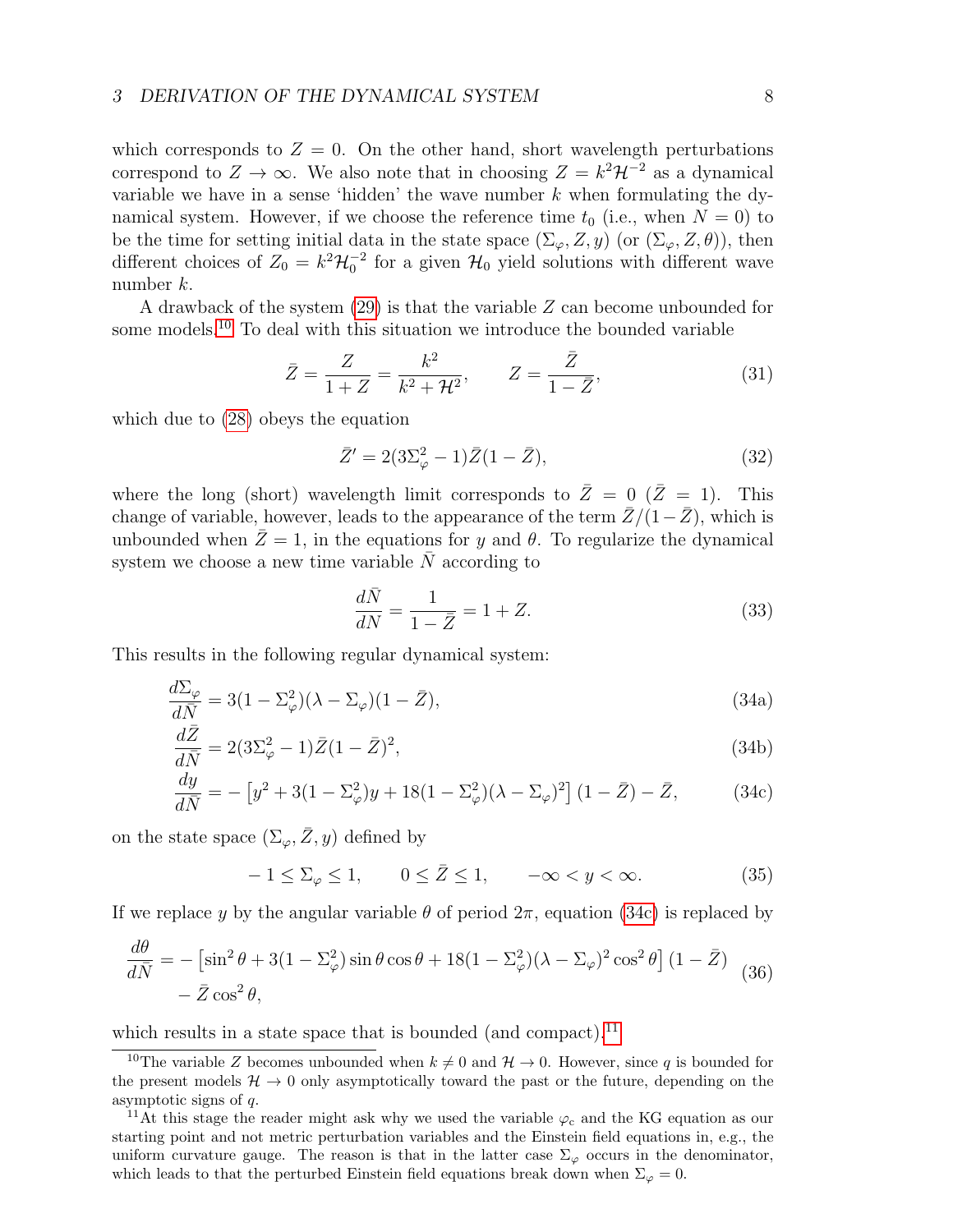## <span id="page-8-0"></span>4 Analysis of the dynamical system

In this section we use the dynamical system that is described by the differential equations [\(34\)](#page-7-3) and [\(36\)](#page-7-4) on the state space  $S = \mathcal{B} \times \mathcal{P}$  to give a complete description of the dynamics of a perturbed scalar field with exponential potential. The dynamical system depends on the parameter  $\lambda$  which we assume satisfies  $0 \leq \lambda < 1$ , since these are the values of primary physical interest.[12](#page-8-1)

### 4.1 Invariant sets and fixed points in  $\mathcal{B} \times \mathcal{P}$

The state space  $\mathcal{S} = \mathcal{B} \times \mathcal{P}$  is a three-dimensional product space where  $\mathcal{B}$  is the background state space, with coordinates  $\Sigma_{\varphi}$  and Z, subject to

<span id="page-8-2"></span>
$$
-1 \le \Sigma_{\varphi} \le 1, \qquad 0 \le \bar{Z} \le 1,\tag{37}
$$

while  $P$  is the perturbation state space, which is a circle parameterized by the angular coordinate  $\theta$  of period  $2\pi$ . We can visualize S by rotating the rectangle [\(37\)](#page-8-2) through  $2\pi$  radians about a line  $\Sigma_{\varphi} = b < -1$  to form a solid finite cylinder with a cylindrical hole along its axis. The surfaces of constant  $\Sigma_{\varphi}$  are coaxial cylinders whose common axis defines the  $\bar{Z}$ -axis with  $0 \le \bar{Z} \le 1$ . The cylinders  $\Sigma_{\varphi} = 1$  and  $\Sigma_{\varphi} = -1$  form the outer and inner boundaries of the solid cylinder, respectively, and are invariant sets of the dynamical system, as follows from equation [\(34a\)](#page-7-5). The planes  $\bar{Z}=0$  and  $\bar{Z}=1$  form the bottom and top of the solid cylinder, respectively, and are also invariant sets as follows from equation [\(34b\)](#page-7-6). In this representation the state space  $\mathcal{B} \times \mathcal{P}$  is a compact subset of  $\mathbb{R}^3$ . On the other hand if we use the perturbation variable  $y = \tan \theta$  then the state space  $\mathcal{B} \times \mathcal{P}$  is the infinite slab in  $\mathbb{R}^3$ defined by the inequalities  $(35).^{13}$  $(35).^{13}$  $(35).^{13}$  $(35).^{13}$ 

The invariant sets  $\Sigma_{\varphi} = 1$  and  $\Sigma_{\varphi} = -1$  describe the limiting case of a massless scalar field model ( $V = 0$ , see equations [\(9\)](#page-3-6) and [\(12\)](#page-3-13)). We will therefore refer to the invariant sets  $\Sigma_{\varphi} = \pm 1$  as the two components of the *massless scalar field boundary*. Because of the physical interpretation of  $Z$  (see section [3\)](#page-5-0) we refer to the invariant set  $\overline{Z}=0$  as the long wavelength boundary, and  $\overline{Z}=1$  as the short wavelength boundary. In addition to the above invariant boundary sets there is an important invariant set given by the interior cylinder with  $\Sigma_{\varphi} = \lambda$ .

We obtain the fixed points of the dynamical system by equating the right hand sides of [\(34\)](#page-7-3) to zero. It follows that if  $0 \leq \lambda < 1$  and  $\lambda \neq 1/\sqrt{3}$  then all the fixed points of the dynamical system lie in the long and short wavelength boundary sets

<span id="page-8-1"></span><sup>&</sup>lt;sup>12</sup>Firstly, there is no restriction in assuming that  $\lambda$  is non-negative, since the field equations are invariant under the transformation  $(\varphi, \Sigma_{\varphi}) \to -(\varphi, \Sigma_{\varphi})$  and  $\lambda \to -\lambda$ . Secondly, the fixed point  $\Sigma_{\varphi} = \lambda$  is the future attractor for the  $\Sigma_{\varphi}$  background state space. At this fixed point the deceleration parameter  $q = 3\lambda^2 - 1$  and is thus constant. The range  $0 \leq \lambda \leq 1$  corresponds to the range  $-1 \le q \le 1$  for q. This range of q also describes a space-time with a perfect fluid with a linear equation of state  $p = w\rho$ , with w in the range  $-1 \leq w \leq 1$ . Thus  $\lambda = 0$  corresponds to a cosmological constant while the bifurcation value  $\lambda = 1$  corresponds to a stiff fluid with speed of sound equal to that of light. On the other hand  $\lambda > 1$  yields an equation of state with superluminal speed.

<span id="page-8-3"></span><sup>&</sup>lt;sup>13</sup>Since  $\tan(\theta + \pi) = \tan \theta$ , the mapping  $y = \tan \theta$  is two-to-one and therefore when  $\theta$  makes one revolution  $(0 \to 2\pi)$  y has to be traversed twice  $-\infty \to +\infty$ .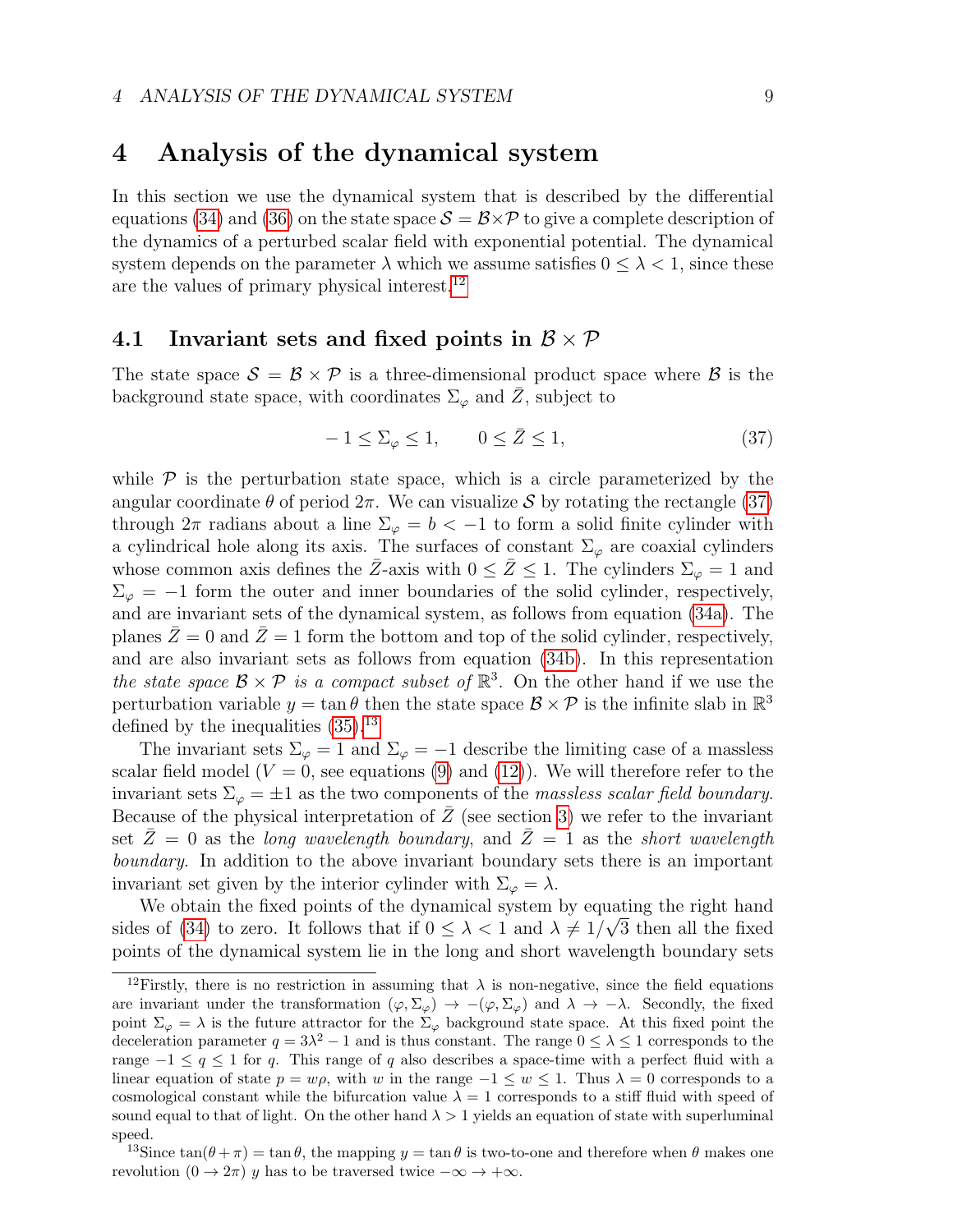$\bar{Z}=0$  and  $\bar{Z}=1$ . On the  $\bar{Z}=0$  boundary they either satisfy  $\Sigma_{\varphi}=\lambda$  or  $\Sigma_{\varphi}^2=1$ . There are two hyperbolic fixed points with  $\Sigma_{\varphi} = \lambda$  which we denote by  $A_{\lambda}$  and  $S_{\lambda}$ :

$$
A_{\lambda}: \qquad \Sigma_{\varphi} = \lambda, \quad \bar{Z} = 0, \quad y = 0,
$$
\n(38a)

$$
S_{\lambda}: \qquad \Sigma_{\varphi} = \lambda, \quad \bar{Z} = 0, \quad y = -3(1 - \lambda^2). \tag{38b}
$$

There are also two non-hyperbolic fixed points denoted by  $M_{\pm}$ , given by

<span id="page-9-1"></span><span id="page-9-0"></span>
$$
M_{\pm}
$$
:  $\Sigma_{\varphi} = \pm 1, \quad \bar{Z} = 0, \quad y = 0.$  (39)

However, when we draw pictures of the global state space we will use  $\theta$  as the perturbation variable, with  $\tan \theta = y$ . Then  $y = 0$  corresponds to  $\theta = n\pi$ ,  $n = 0, 1$ , where  $y = -3(1 - \lambda^2)$  corresponds to  $\theta = \chi + n\pi, n = 0, 1$ , where  $\chi = -\arctan 3(1 - \lambda^2)$  $\lambda^2$ ). In other words, each of the fixed points [\(38\)](#page-9-0) and [\(39\)](#page-9-1) appear twice as  $\theta$  makes one revolution  $(0 \rightarrow 2\pi)$ .

The short wavelength boundary  $\bar{Z}=1$  also plays an important role. On  $\bar{Z}=1$ , using  $\theta$  as the perturbation variable, the differential equations [\(34\)](#page-7-3) and [\(36\)](#page-7-4) simplify to

$$
\frac{d\Sigma_{\varphi}}{d\bar{N}} = 0, \qquad \frac{d\theta}{d\bar{N}} = -\cos^2\theta. \tag{40}
$$

There are therefore two lines of (non-hyperbolic) fixed points at  $\overline{Z}=1$  with constant  $\Sigma_{\varphi}$  given by  $\cos \theta = 0$ , i.e.,  $\theta = \pi/2 + n\pi$ ,  $n = 0, 1$ . Except at these fixed points,  $\theta$ is monotonically decreasing on  $Z=1$  at constant  $\Sigma_{\varphi}$ . It follows that the invariant set  $\overline{Z}=1$  is spanned by a family of heteroclinic cycles (concentric circles) given by  $\Sigma_{\varphi} = \text{const.}$ , with  $-1 \leq \Sigma_{\varphi} \leq 1$ . At  $\theta = \pi/2 + n\pi$  equation [\(36\)](#page-7-4) takes the form

$$
\left. \frac{d\theta}{d\bar{N}} \right|_{\cos\theta=0} = -(1 - \bar{Z}),\tag{41}
$$

which implies that orbits in the vicinity of  $\bar{Z}=1$  shadow the heteroclinic cycles and do not end at the fixed points on these cycles. Moreover, as we will see, asymptotics are associated with  $\Sigma_{\varphi} = \lambda, \pm 1$ , and hence it is only the heteroclinic cycles at these values of  $\Sigma_{\varphi}$  which are of asymptotic relevance. We will denote these heteroclinic cycles by  $\mathcal{H}_{\lambda}, \mathcal{H}_{+1}$ , respectively (this use of H with subscripts should not be confused with  $\mathcal{H} = aH$ ).

In Fig. [1](#page-10-0) we show the key invariant sets and fixed points in the state space  $S = B \times P$ .

## 4.2 Orbit structure of the background state space B

The background state space B with coordinates  $(\Sigma_{\varphi}, \bar{Z})$  is defined by the inequalities

<span id="page-9-2"></span>
$$
-1 \le \Sigma_{\varphi} \le 1, \qquad 0 \le \bar{Z} \le 1. \tag{42}
$$

The differential equations that define a dynamical system on  $\beta$  are the first two equations of the system [\(34\)](#page-7-3). In the background it is convenient to use the usual e-fold time N instead of the modified time  $\overline{N}$ , leading to the following equations:

$$
\Sigma_{\varphi}' = 3(1 - \Sigma_{\varphi}^2)(\lambda - \Sigma_{\varphi}),\tag{43a}
$$

<span id="page-9-3"></span>
$$
\bar{Z}' = 2(3\Sigma_{\varphi}^{2} - 1)\bar{Z}(1 - \bar{Z}).
$$
\n(43b)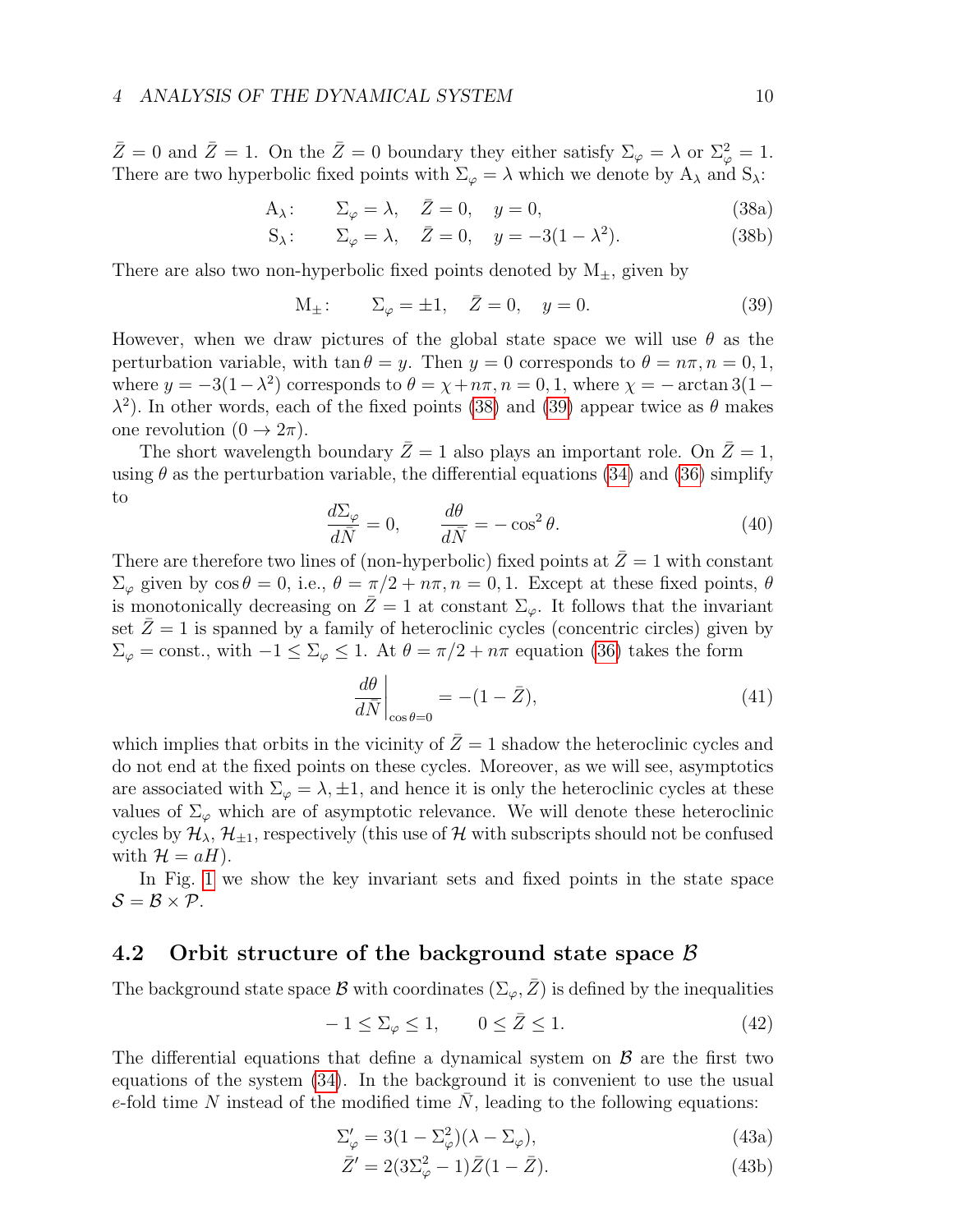

<span id="page-10-0"></span>Figure 1: Invariant sets and fixed points in the compact state space  $S = \mathcal{B} \times \mathcal{P}$ . The three coaxial cylinders whose common axis is the  $\overline{Z}$ − axis with  $0 \le \overline{Z} \le 1$  are the invariant cylinders  $\Sigma_{\varphi} = -1, \lambda, 1$ . The isolated fixed points  $A_{\lambda}, S_{\lambda}$  and  $M_{\pm 1}$  lie in the long wavelength boundary  $\bar{Z}=0$  and the short wavelength boundary  $\bar{Z}=1$ contains the heteroclinic cycles  $\mathcal{H}_{-1}$ ,  $\mathcal{H}_{\lambda}$ ,  $\mathcal{H}_{1}$ .

The fixed points of this dynamical system can be found by inspection. If  $\lambda \neq 1/$ √ 3 there are six isolated fixed points, which lie on the boundary of the rectangle [\(42\)](#page-9-2):

$$
\bar{Z} = 0, \qquad \Sigma_{\varphi} = \pm 1, \lambda, \tag{44a}
$$

$$
\bar{Z} = 1, \qquad \Sigma_{\varphi} = \pm 1, \lambda. \tag{44b}
$$

The fixed points  $\bar{Z}=0$ ,  $\Sigma_{\varphi}=\pm 1$  are local sources and form the past attractor, while the fixed points  $\bar{Z} = 1, \Sigma_{\varphi} = \pm 1$  are saddles for all values of  $\lambda$ .

The future attractor depends on the value of the parameter  $\lambda$ , and is given by the following two fixed points:

i) 
$$
\bar{Z} = 0
$$
,  $\Sigma_{\varphi} = \lambda$ , a sink if  $0 \le \lambda < \frac{1}{\sqrt{3}}$ , (45a)

ii) 
$$
\bar{Z} = 1
$$
,  $\Sigma_{\varphi} = \lambda$ , a sink if  $\frac{1}{\sqrt{3}} < \lambda < 1$ . (45b)

The line  $\Sigma_{\varphi} = \lambda \neq 1/$ √  $\sum_{\varphi} \varphi = \lambda \neq 1/\sqrt{3}$  is a special orbit joining the fixed points i) and ii). If  $\lambda = 1/\sqrt{3}$  (and therefore  $q = 0$ ) this line becomes a line of fixed points, which corresponds to a bifurcation that transfers stability from i) to ii) as  $\lambda$  increases.

The qualitative behaviour of typical and special orbits in the two cases  $0 \leq \lambda < \sqrt{\epsilon}$  $1/\sqrt{3}$  and  $1/\sqrt{3} < \lambda < 1$  is illustrated in Fig. [2.](#page-11-0)

Referring to Fig. [2](#page-11-0) we can summarize the asymptotic behaviour of the orbits in the background state space  $\mathcal{B}$  for  $\lambda \neq 1/\sqrt{3}$  as follows. For evolution into the future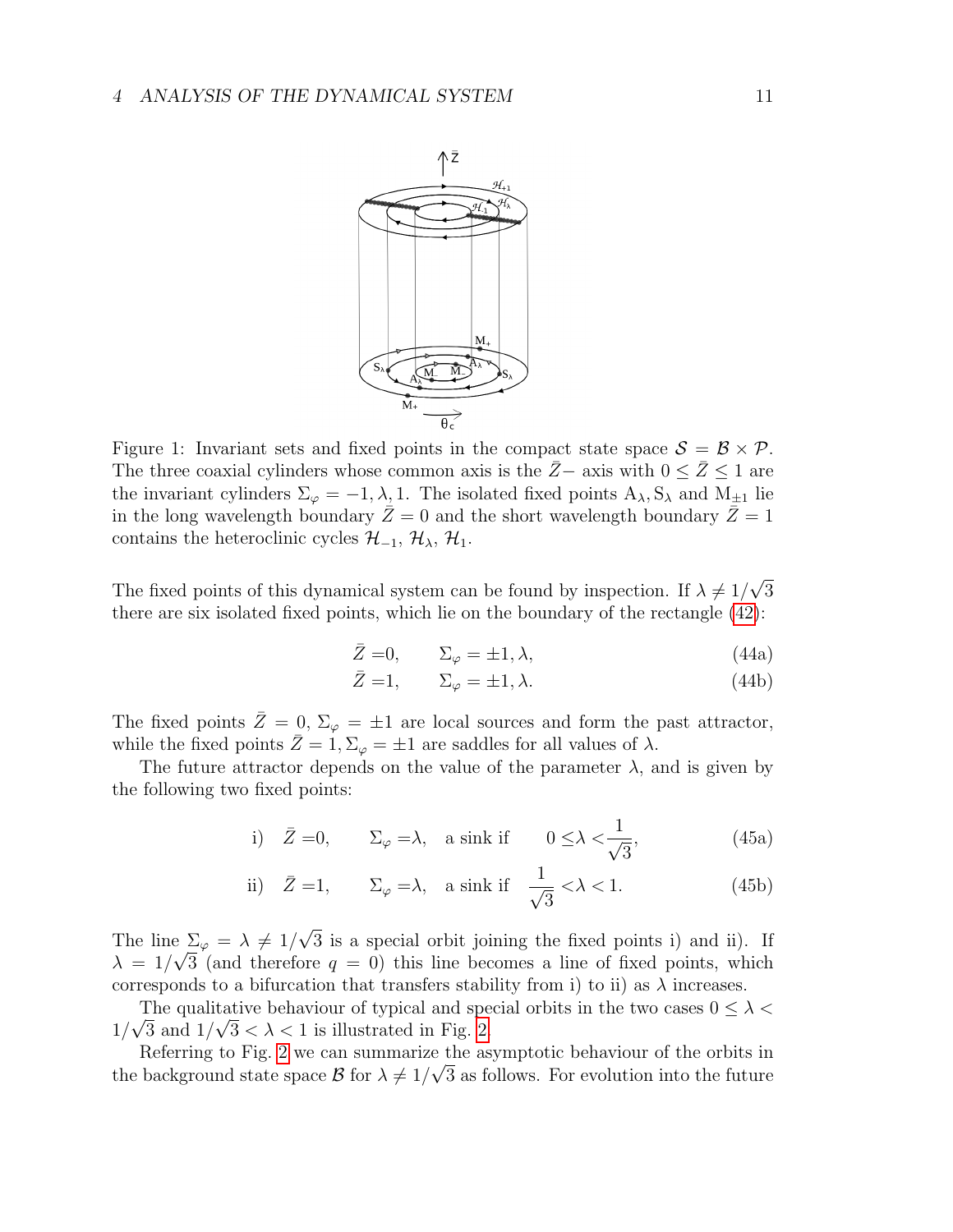

<span id="page-11-0"></span>Figure 2: Orbits and fixed points in the background state space  $\mathcal{B}$  using e-fold time N, with  $0 \leq \lambda < 1/\sqrt{3}$ , represented by  $\lambda = 1/\sqrt{6}$ , in panel (a), and  $1/\sqrt{3} < \lambda < 1$ , represented by  $\lambda = 1/\sqrt{2}$ , in panel (b). The shaded regions denote when  $q < 0$  and where  $Z$  and  $\overline{Z}$  are monotonically decreasing.

for all orbits with  $\Sigma^2_{\varphi} < 1$  we have

<span id="page-11-2"></span>
$$
\lim_{N \to \infty} \Sigma_{\varphi} = \lambda,\tag{46a}
$$

$$
\lim_{N \to \infty} \bar{Z} = 0, \quad \text{if} \quad 0 \le \lambda < 1/\sqrt{3},\tag{46b}
$$

$$
\lim_{N \to \infty} \bar{Z} = 1, \quad \text{if} \quad 1/\sqrt{3} < \lambda < 1. \tag{46c}
$$

Into the past all orbits with  $\Sigma_{\varphi} \neq \lambda$  satisfy,

<span id="page-11-4"></span><span id="page-11-3"></span>
$$
\lim_{N \to -\infty} \Sigma_{\varphi}^2 = 1, \qquad \lim_{N \to -\infty} \bar{Z} = 0,
$$
\n(47)

while the special case  $\Sigma_{\varphi} = \lambda$  results in

$$
\lim_{N \to -\infty} \bar{Z} = 1, \quad \text{if} \quad 0 \le \lambda < 1/\sqrt{3},\tag{48a}
$$

$$
\lim_{N \to -\infty} \bar{Z} = 0, \quad \text{if} \quad 1/\sqrt{3} < \lambda < 1. \tag{48b}
$$

For the special case  $\Sigma_{\varphi} = \pm 1$  we have

<span id="page-11-5"></span>
$$
\lim_{N \to \infty} \bar{Z} = 1, \qquad \lim_{N \to -\infty} \bar{Z} = 0, \quad \text{for all } \lambda. \tag{49}
$$

In the next section we will use these results to determine the asymptotic behaviour of the orbits in the full state space  $\mathcal{B} \times \mathcal{P}$ .

Before continuing we make some remarks relating our description of the background dynamics to previous research. The first paper to give a dynamical systems analysis of a scalar field with exponential potential is Halliwell (1987) [\[17\]](#page-27-7), who used the background scalar field  $\varphi$  and an exponential representation of the cosmological scale factor as variables.<sup>[14](#page-11-1)</sup> From our perspective, the limitation of his approach is

<span id="page-11-1"></span> $14$ In his figure 2, the flat background case is represented by the bold face hyperbola, and this corresponds to our background state space on the  $\Sigma_{\varphi}$ -axis shown in our Figure 2 since the exponential scale factor variable decouples in the flat case. The fixed point A in his figure 2 is the future attractor, which corresponds to our fixed point with  $\Sigma_{\varphi} = \lambda$ .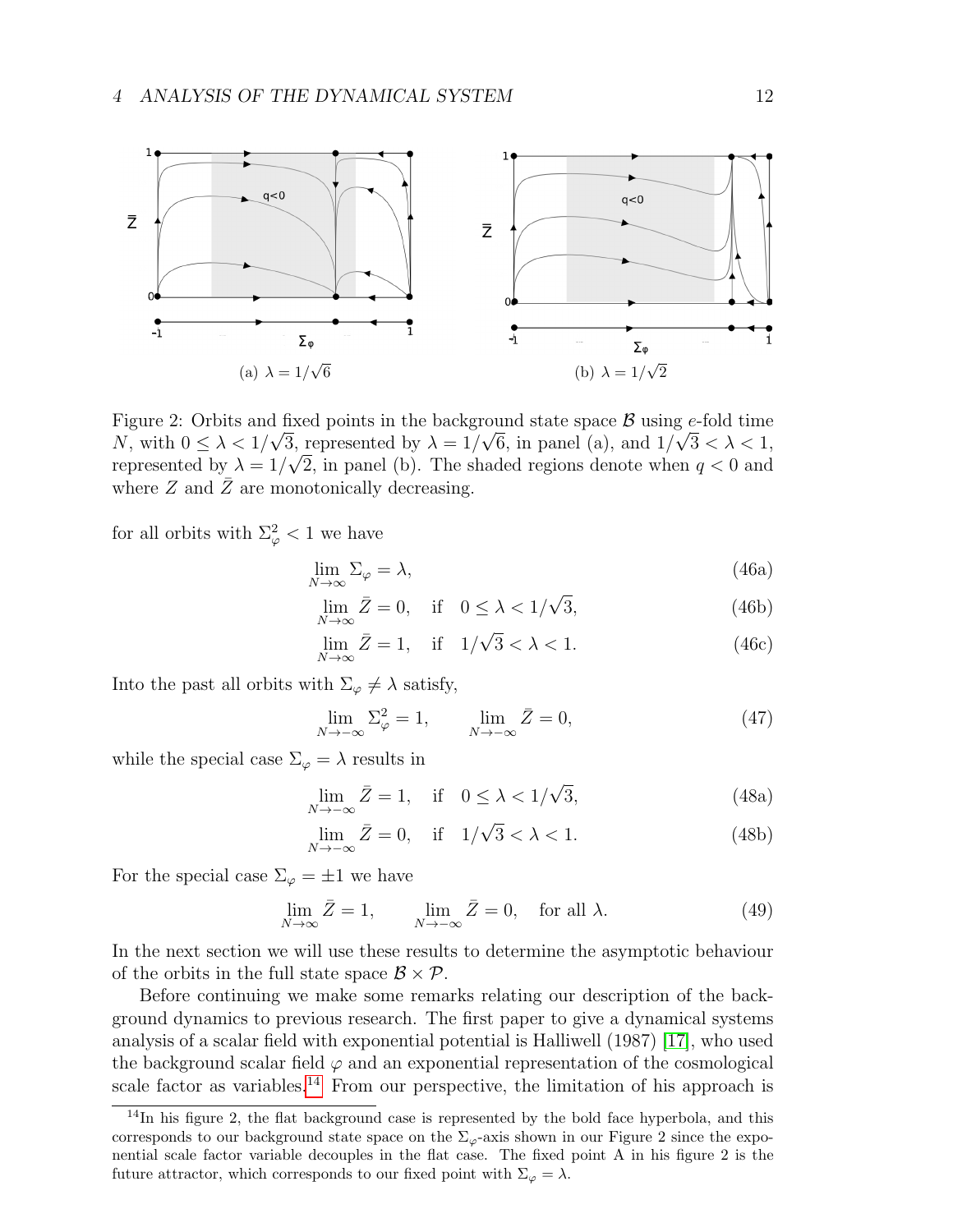that the state space is unbounded. The bounded variable  $\Sigma_{\varphi}$  that we are using is not new. It has been introduced before in the context of a scalar field with an exponential potential by Coley et al (1997) [\[18\]](#page-27-8) and by Copeland et al (1998) [\[19\]](#page-27-9). Both these references considered more general background problems than the present one: Coley et al studied anisotropic Bianchi models and Copeland et al added a perfect fluid with a linear equation of state to the scalar field. The variable  $d\varphi/dN$ , which is proportional to  $\Sigma_{\varphi}$ , is now commonly used to describe scalar fields in cosmology.<sup>[15](#page-12-0)</sup>

Our state space  $\beta$  differs in an important way from [\[17,](#page-27-7) [19\]](#page-27-9), in that it also describes the dynamics of the variable  $Z = k^2 / \mathcal{H}^2$ , compactified to give  $\overline{Z}$ , whose evolution is determined by  $\Sigma_{\varphi}$  through the differential equation [\(43b\)](#page-9-3), which leads to the two dimensional state space in our figure 2. This yields a complete description of the dynamics of a scalar field with exponential potential in a flat FL background needed to determine the evolution of perturbations on this background, which is the main goal of this paper. This representation of the dynamics, which to the best of our knowledge is new, has several advantages. It shows directly in which regions of the state space there is accelerated expansion (the shaded regions in figure [2,](#page-11-0) in which  $q = 3\bar{\Sigma}_{\varphi}^2 - 1 < 0$  and where thereby Z and  $\bar{Z}$  are monotonically decreasing), and highlights the physical interpretation of the parameter  $\lambda$  in the potential. Referring to our figure 2, if  $\lambda < 1/\sqrt{3}$  then all orbits eventually enter and remain in the region of accelerated expansion and thus the orbits describe universes that undergo future accelerated expansion. On the other hand if  $\lambda < 1/\sqrt{3}$  orbits that are past asymptotic to  $\Sigma_{\varphi} = 1$  do not enter the shaded region and hence never undergo accelerated expansion, while orbits that are past asymptotic to  $\Sigma_{\varphi} = -1$  enter and then leave the shaded region and hence undergo transient accelerated expansion. We note that the general orbits in Figure 2 have been given explicitly in parametric form  $H(u), \varphi(u)$ , where u is a parameter, by Salopek and Bond (1990) [\[23\]](#page-27-10), and analyzed qualitatively (see equations (3.2) and their figure 1). Our state space picture shows this behaviour directly.

### 4.3 General and special orbits in  $\mathcal{B} \times \mathcal{P}$

Since the full state space has a product structure  $S = \mathcal{B} \times \mathcal{P}$ , the limits of  $\Sigma_{\varphi}$  and  $\bar{Z}$ as  $N \to \pm \infty$  given by equations [\(46\)](#page-11-2), [\(47\)](#page-11-3), [\(48\)](#page-11-4) and [\(49\)](#page-11-5), which we derived in the background state space  $\mathcal{B}$  (see also Fig. [2\)](#page-11-0), are also valid in  $\mathcal{B} \times \mathcal{P}$ , and we can use these results to determine the asymptotic behaviour of the orbits in the full state space. We still limit the discussion to  $0 \leq \lambda < 1$ , and we also exclude the bifurcation value  $\lambda = 1/\sqrt{3}$ . The restrictions imposed in deriving [\(46\)](#page-11-2) and [\(47\)](#page-11-3) require that we consider separately the *generic orbits* and the *special orbits* that satisfy  $\Sigma_{\varphi} = \lambda$  and  $\Sigma_{\varphi} = \pm 1$  with constant deceleration parameter q. We refer to the case  $\Sigma_{\varphi} = \lambda$  as the (interior) scale-invariant orbits,<sup>[16](#page-12-1)</sup> and the orbits with  $\Sigma_{\varphi} = \pm 1$  as the massless

<span id="page-12-0"></span><sup>&</sup>lt;sup>15</sup>See for example, Urena-Lopez (2012) [\[20\]](#page-27-11), equation  $(2.3)$ , Tsujikawa (2013) [\[21\]](#page-27-12), equation (16) and Alho and Uggla (2015) [\[22\]](#page-27-13), equation (8).

<span id="page-12-1"></span><sup>&</sup>lt;sup>16</sup>The solutions corresponding to orbits with  $\Sigma_{\varphi} = \lambda > 0$  are invariant under constant conformal scalings and admit a homothetic Killing vector field. The orbits with  $\Sigma_{\varphi} = \lambda = 0$  correspond to the one-parameter family of de Sitter solutions, where a constant scaling scales the dimensional cosmological constant that is parametrizing the family of solutions. Constant conformal scalings thereby result in the same solution when  $\lambda > 0$  while they lead to a new member in the same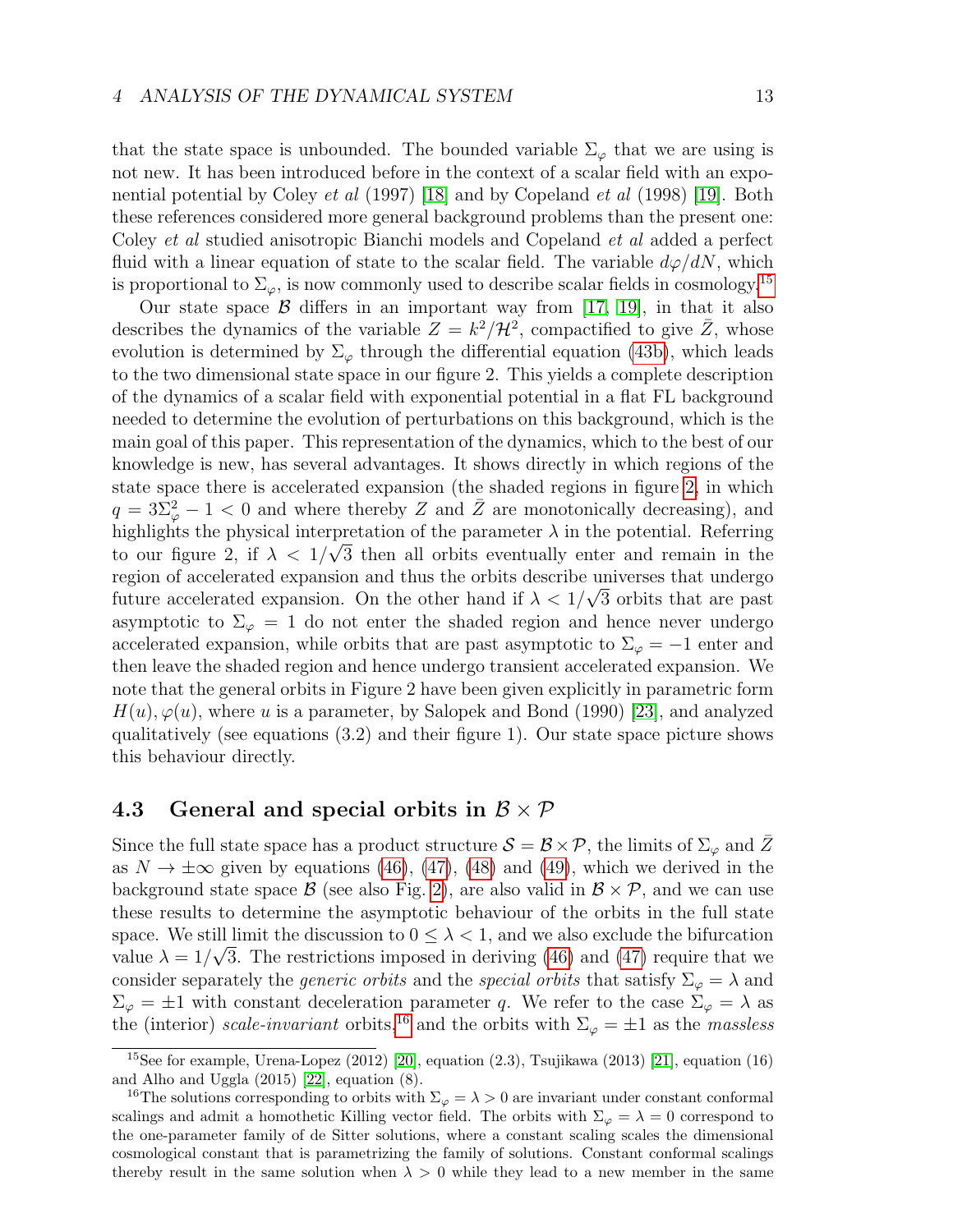scalar field orbits (although they also correspond to scale-invariant solutions). On recalling that  $q = 3\Sigma_{\varphi}^2 - 1$ , we have

 $q = 3\lambda^2 - 1$  in the scale-invariant case;  $q = 2$  in the massless scalar field case.

First as regards the generic orbits it follows from equations [\(46\)](#page-11-2) and [\(47\)](#page-11-3) that

- Gi) all generic orbits are past asymptotic to one of the fixed points  $M_{\pm}$ , which form the past attractor of the dynamical system,
- Gii) if  $\lambda < 1/$ √ 3 then a two parameter family of orbits is future asymptotic to the fixed point  $A_{\lambda}$ , which forms the future attractor; in addition a one-parameter family of orbits is future asymptotic to the fixed point  $S_{\lambda}$ ,
- Giii) if  $\lambda > 1/$ √ 3 then all orbits are future asymptotic to the heteroclinic cycle  $\mathcal{H}_{\lambda}$ , which forms the future attractor.

We give some details of the derivation of the result Gii) at the end of this section.

We now describe the acceleration/deceleration properties of these generic mod-els.<sup>[17](#page-13-0)</sup> Since  $q = 3\Sigma_{\varphi}^2 - 1$  we can draw the following conclusions by referring to Fig. [2](#page-11-0) and using the results Gi)-Giii) above:

- i) If  $\lambda < 1/$ √ 3, then all models undergo *future acceleration*,
- ii) If  $\lambda > 1/$ √ 3 then all models undergo *future deceleration*. However, there are two subcases. Orbits that are past asymptotic to M<sup>−</sup> yield models that undergo *transient acceleration*, i.e. they have a finite epoch during which  $q < 0$ , see Fig. [2;](#page-11-0) orbits that are past asymptotic to  $M_{+}$  yield models that are forever decelerating, i.e.  $q > 0$  at all times.

Fig. [3](#page-14-0) shows examples of generic orbits in the two cases  $0 \leq \lambda < 1/$ √ Fig. 3 shows examples of generic orbits in the two cases  $0 \leq \lambda < 1/\sqrt{3}$  and  $1/\sqrt{3} < \lambda < 1$ .

Before continuing we make a remark concerning the physical interpretation of Figure [3.](#page-14-0) It is helpful to think how the orbits are generated numerically. One chooses initial values for  $\Sigma_{\varphi}, \bar{Z}$  and  $\theta$  and then integrates numerically forwards and backwards to generate an orbit.<sup>[18](#page-13-1)</sup> One can use the initial value of  $\overline{Z}$  in conjunction

(50)

family of solutions when  $\lambda = 0$ . The close connection between the two classes is illustrated by that both  $\lambda > 0$  and  $\lambda = 0$  yield constant values for dimensionless scalars such as  $\Sigma_{\varphi}$  and q. For simplicity we will therefore also refer to  $\lambda = 0$  as belonging to the scale-invariant case.

<span id="page-13-0"></span><sup>&</sup>lt;sup>17</sup>The region of state space in which there is accelerated expansion is a cylindrical shell in the state space  $S = \mathcal{B} \times \mathcal{P}$ , given by the inequalities  $-1/\sqrt{3} < \Sigma_{\varphi} < 1/\sqrt{3}$ . This region can be visualized by rotating the shaded region in figure 2 about a line  $\Sigma_{\varphi} = b < -1$ , as described at the beginning of section 4.1.

<span id="page-13-1"></span><sup>&</sup>lt;sup>18</sup>The usual way to numerically integrate the perturbation equations for scalar fields is to first integrate the background equations, and then use the output to integrate the perturbed Klein-Gordon equation to determine the real and imaginary parts of the Fourier transform of the scalar field perturbation, for a given wave number k. One is thereby treating the perturbed Klein-Gordon equation as a non-autonomous differential equation, in contrast to our dynamical systems approach. See for example Huston and Malik (2009) [\[24\]](#page-27-14) (this paper also covers second order perturbations) and Martin and Ringeval (2006) [\[25\]](#page-27-15) (see section 4.1).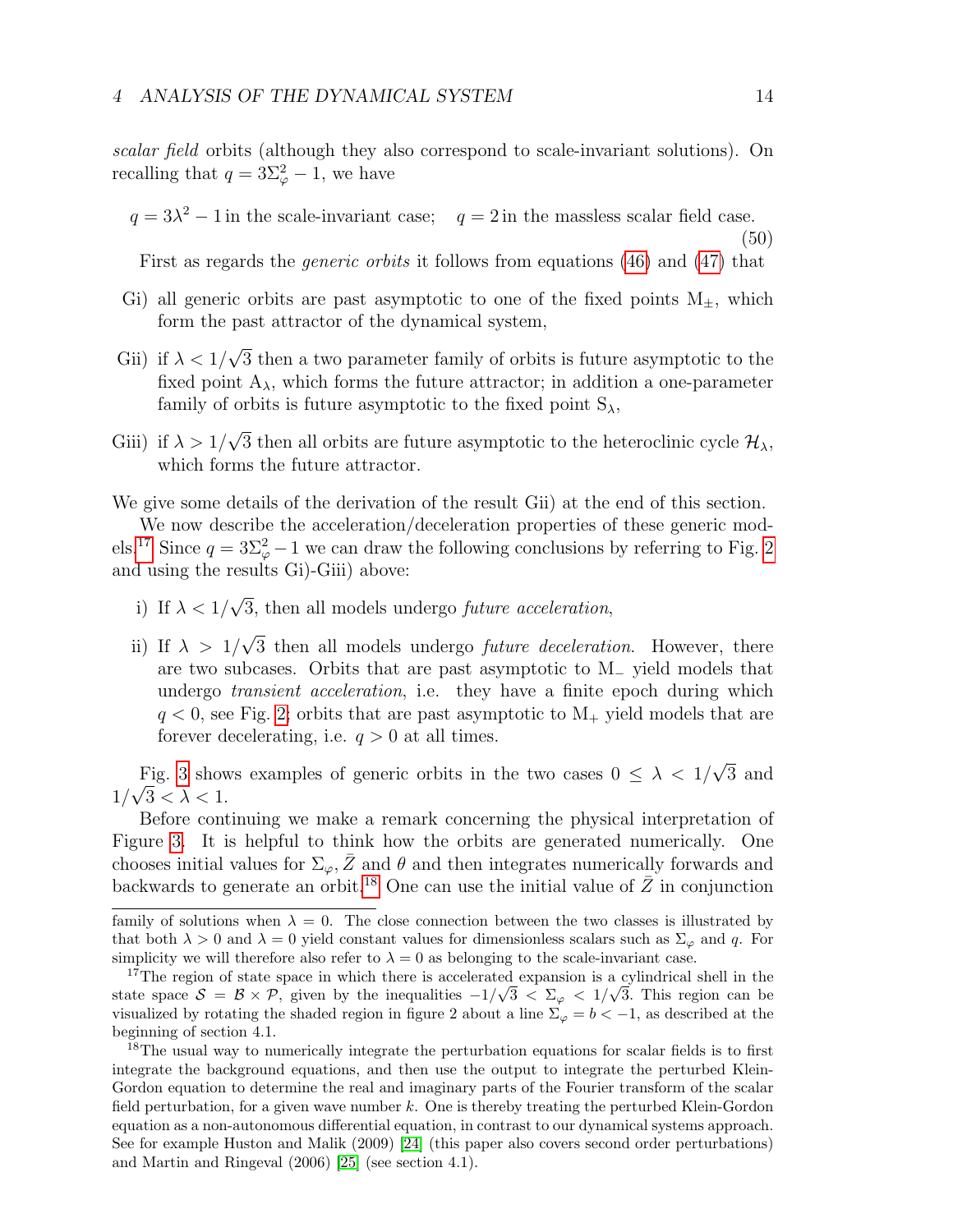

<span id="page-14-0"></span>Figure 3: Representative orbits on the state space  $\mathcal{S} = \mathcal{B} \times \mathcal{P}$  as described in results Gi)-Giii), with  $0 \leq \lambda < 1/\sqrt{3}$ , illustrated by  $\lambda = 1/\sqrt{6}$ , in panel (a), and  $1/\sqrt{3} < \lambda < 1$ , illustrated by  $\lambda = 1/\sqrt{2}$ , in panel (b).

with equation [\(31\)](#page-7-8) to determine the wave number  $k$  in terms of the value of the Hubble scalar  $H_0$  at the initial time  $a_0 = 1, N_0 = 0$ :

$$
\bar{Z}_0 = \frac{k^2}{k^2 + \mathcal{H}_0^2} = \frac{k^2}{k^2 + H_0^2}.
$$
\n(51)

In this way one can generate a family of orbits corresponding to different wave numbers.

Next, as regards the interior scale-invariant orbits ( $\Sigma_{\varphi} = \lambda < 1$ ) it follows from equation [\(48\)](#page-11-4) that

- Ai) if  $0 \leq \lambda < 1/$ √ 3 (i.e.  $q < 0$ ) then a scale-invariant orbit is past asymptotic to the heteroclinic cycle  $\mathcal{H}_{\lambda}$  and is future asymptotic to the fixed point  $A_{\lambda}$ , apart from one exceptional orbit that is future asymptotic to the fixed point  $S_{\lambda}$ ,
- Aii) if  $1/$ √  $3 < \lambda < 1$  (i.e.  $q > 0$ ) then a scale-invariant orbit is future asymptotic to the heteroclinic cycle  $\mathcal{H}_{\lambda}$  and is past asymptotic to the fixed point  $S_{\lambda}$ , apart from one exceptional orbit that is past asymptotic to the fixed point  $A_{\lambda}$ .

Representative scale-invariant orbits are depicted in Fig. [4](#page-15-0) (recall that there are two copies of fixed points and orbits when using  $\theta$  instead of y, related to each other by  $\theta \rightarrow \theta + \pi$ ).

Finally, as regards the massless scalar field orbits  $(\Sigma_{\varphi} = \pm 1)$  it follows from equations [\(49\)](#page-11-5) that such an orbit is past asymptotic to one of the fixed points  $M_{\pm}$ , and is future asymptotic to one of the heteroclinic cycles  $\mathcal{H}_{\pm 1}$ . Representative massless scalar field orbits are depicted in Fig. [5.](#page-15-1)

In deriving the result Gii), the limits [\(46\)](#page-11-2) in B imply that  $\lim_{N\to\infty}\Sigma_{\varphi}=\lambda$ , and  $\lim_{N\to\infty}\bar{Z}=0$  in the state space  $\mathcal{S}=\mathcal{B}\times\mathcal{P}$ . It follows that the orbits in question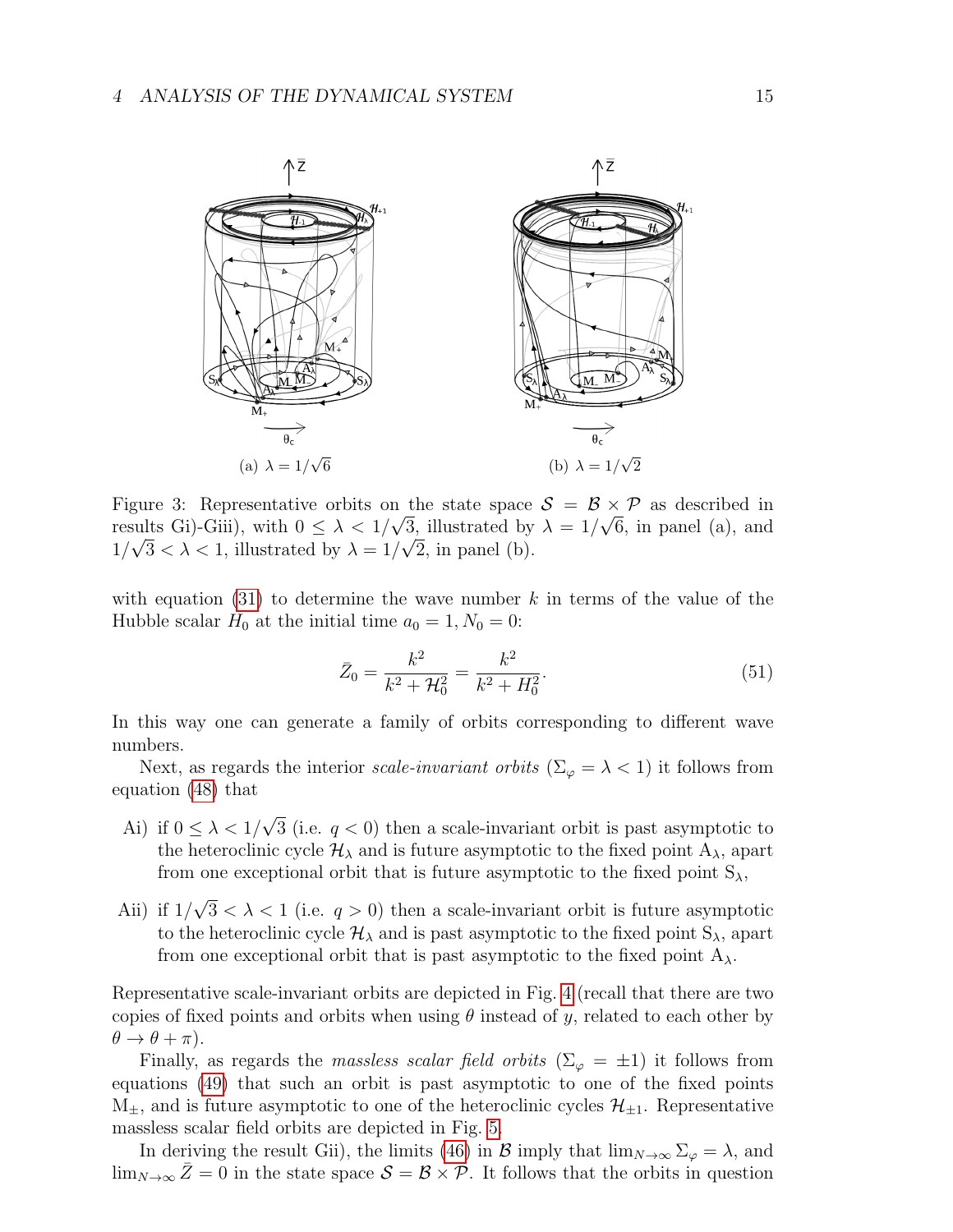

<span id="page-15-0"></span>Figure 4: Representative orbits on the invariant set  $\Sigma_{\varphi} = \lambda$ : Ai) for which  $0 \leq \lambda < \frac{1}{\sqrt{2}}$  $1/\sqrt{3}$  is illustrated by  $\lambda = 1/\sqrt{6}$  in panel (a), while Aii) for which  $1/\sqrt{3} < \lambda < 1$  is illustrated by  $\lambda = 1/\sqrt{2}$  in panel (b).



<span id="page-15-1"></span>Figure 5: Representative orbits on the massless scalar field boundary for any value of  $\lambda$  (the orbits on the two components  $\Sigma_{\varphi} = -1$  and  $\Sigma_{\varphi} = +1$  are identical).

are future asymptotic to the one dimensional invariant set  $\Sigma_{\varphi} = \lambda, \bar{Z} = 0$  (a circle). Since this circle contains the two hyperbolic fixed points  $A_{\lambda}$  and  $S_{\lambda}$ , the orbits in question must be future asymptotic to one of these fixed points. The final step is to note that in this case  $A_{\lambda}$  is a sink and  $S_{\lambda}$  is a saddle with a two dimensional stable manifold.

The local stability properties of  $A_{\lambda}$  and  $S_{\lambda}$  also yield the local stability properties for Ai) and Aii): in Ai)  $A_{\lambda}$  is a sink and  $S_{\lambda}$  is a saddle on the interior scale-invariant set  $\Sigma_{\varphi} = \lambda$ , while in Aii)  $S_{\lambda}$  is a source and  $A_{\lambda}$  is a saddle, see Fig. [4.](#page-15-0)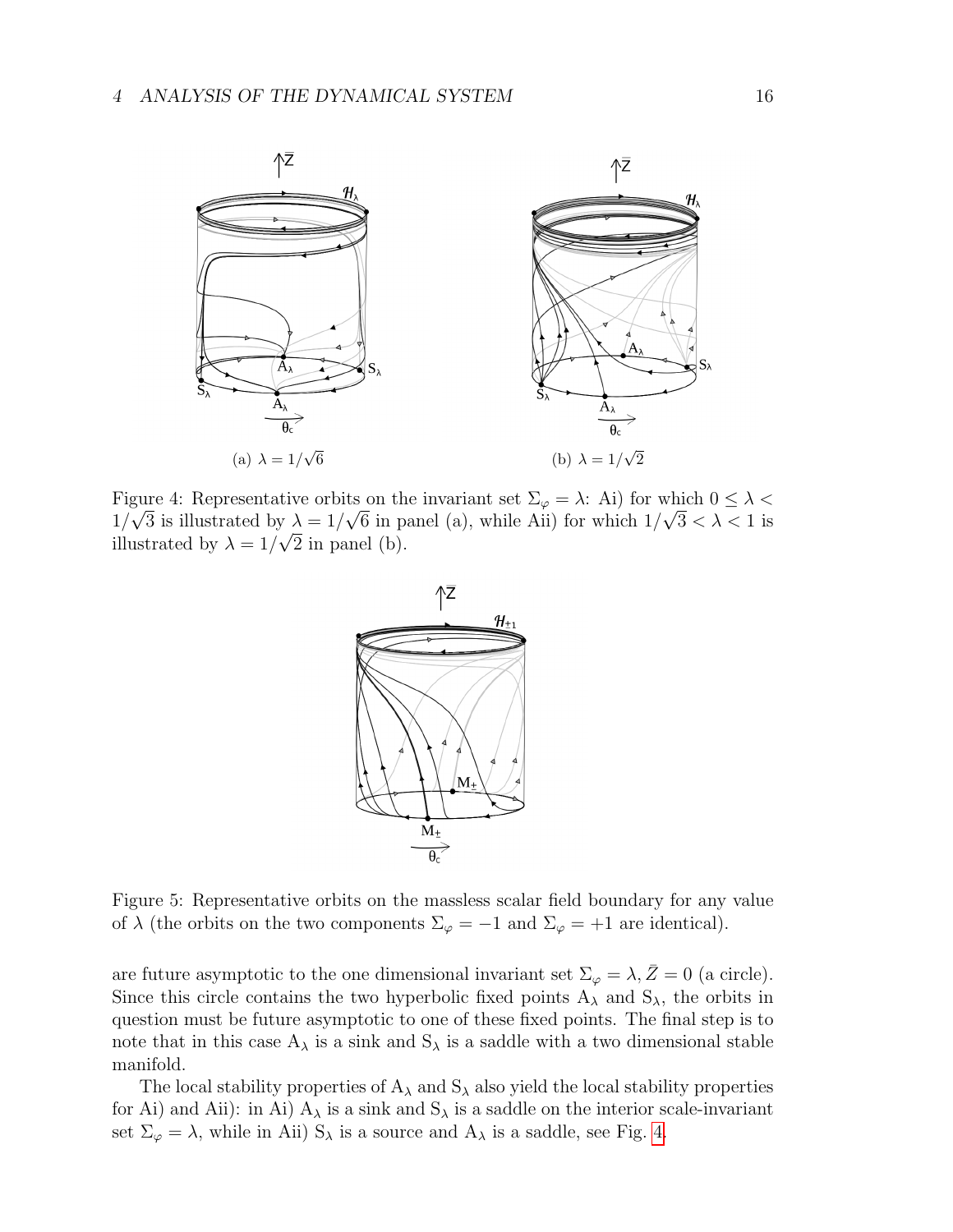### <span id="page-16-1"></span>4.4 Asymptotic expansions

In this subsection we will give asymptotic expansions for  $\Sigma_{\varphi}$ , Z, y and  $\varphi_c$  in terms of the  $e$ -fold time  $N$  in the vicinity of the fixed points in the long wavelength boundary set  $Z = 0$ . When it comes to  $\varphi_c$ , we will focus on the future accelerating case  $0 \leq \lambda < 1/\sqrt{3}$ , for which we need  $\varphi_c$  in section [6.](#page-20-0)

#### Asymptotics for the fixed point  $A_{\lambda}$

We have shown that for generic orbits with  $0 \leq \lambda < 1/$ √ 3 the future attractor is the fixed point  $A_{\lambda}$ :  $\Sigma_{\varphi} = \lambda$ ,  $Z = 0$ ,  $y = 0$ , with  $q = 3\lambda^2 - 1 < 0$ . Solving the evolution equations [\(29\)](#page-6-3) to leading order in the vicinity of this fixed point yields the following expressions:

$$
\Sigma_{\varphi} \approx \lambda + C_1 e^{-3(1-\lambda^2)N},\tag{52a}
$$

$$
Z \approx C_2 e^{-2(1-3\lambda^2)N},\tag{52b}
$$

<span id="page-16-0"></span>
$$
y \approx C_3 e^{-3(1-\lambda^2)N} - \frac{C_2}{1+3\lambda^2} e^{-2(1-3\lambda^2)N},
$$
\n(52c)

as  $N \to +\infty$ , where  $C_1, C_2 \ge 0$ , and  $C_3$  are constants, where  $C_2 > 0$  when  $k^2 > 0$ . The scale-invariant orbits are given by  $C_1 = 0$ . It follows from [\(52c\)](#page-16-0) and [\(26\)](#page-6-5) that for the orbits, which are all converging to  $A_{\lambda}$ ,

$$
\varphi_c \approx C_{\varphi}^+ \left( 1 - \frac{C_3}{3(1 - \lambda^2)} e^{-3(1 - \lambda^2)N} + \frac{C_2}{2(1 - 9\lambda^4)} e^{-2(1 - 3\lambda^2)N} \right),\tag{53}
$$

where  $\lim_{N\to+\infty}\varphi_c = C^+_{\varphi}$  when  $0 \leq \lambda < 1/$ ere  $\lim_{N \to +\infty} \varphi_c = C^+_{\varphi}$  when  $0 \leq \lambda < 1/\sqrt{3}$ . For future decelerating models  $(1/\sqrt{3} < \lambda < 1)$  there is a unique orbit in the invariant set  $\Sigma_{\varphi} = \lambda$ , characterized by  $C_1 = C_3 = 0$  that is past asymptotic to  $A_\lambda$ .

#### Asymptotics for the fixed point  $S_{\lambda}$

The linear solution describing the solutions in the vicinity of  $S_\lambda$  is given by

$$
\Sigma_{\varphi} = \lambda + C_1 e^{-3(1-\lambda^2)N},\tag{54a}
$$

$$
Z = C_2 e^{-2(1-3\lambda^2)N},\tag{54b}
$$

$$
y = -3(1 - \lambda^2) + 3\lambda C_1 e^{-3(1 - \lambda^2)N} + \frac{C_2}{5 - 9\lambda^2} e^{-2(1 - 3\lambda^2)N} + C_3 e^{3(1 - \lambda^2)N}, \quad (54c)
$$

where again  $C_2 > 0$  when  $k^2 > 0$ . This implies that for the future accelerating models  $0 \leq \lambda < 1/\sqrt{3}$  there is a one-parameter family of orbits that are future asymptotic to the hyperbolic saddle point  $S_{\lambda}$ , characterized by  $C_3 = 0$ , where the orbit with  $C_1 = 0$  lies in the interior scale-invariant set  $\Sigma_{\varphi} = \lambda$ . In this case

$$
\varphi_c \approx C_{\varphi}^+ e^{-3(1-\lambda^2)N} \left( 1 - \frac{\lambda C_1}{1-\lambda^2} e^{-3(1-\lambda^2)N} - \frac{C_2}{2(1-3\lambda^2)(5-9\lambda^2)} e^{-2(1-3\lambda^2)N} \right),\tag{55}
$$

where  $\lim_{N\to+\infty}\varphi_{\rm c}=0$ . For the future decelerating models with  $1/$  $3 < \lambda < 1$  there is a one-parameter family of orbits that are past asymptotic to  $S_\lambda$  in the interior scale-invariant set  $\Sigma_{\varphi} = \lambda$ , characterized by  $C_1 = 0$ .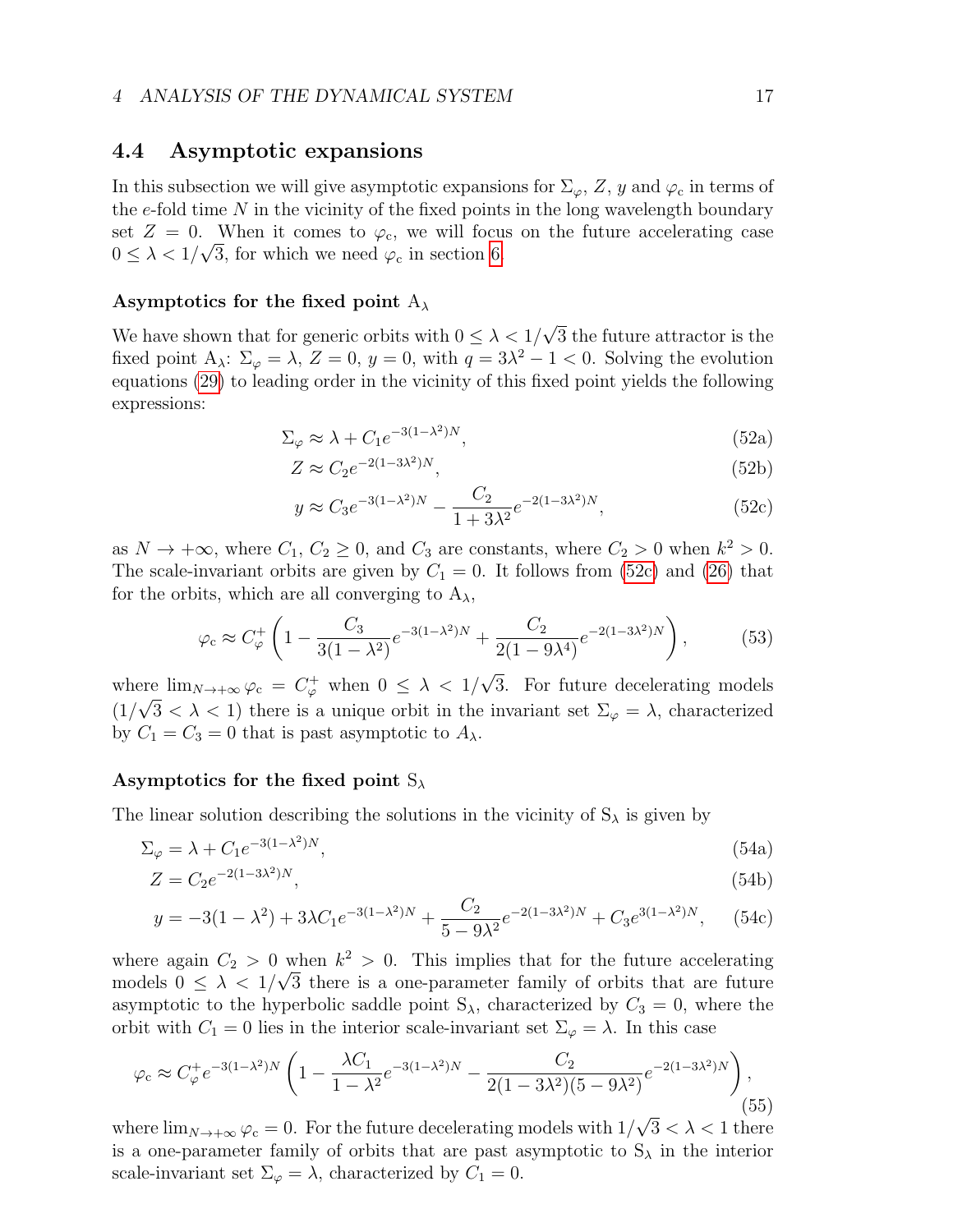#### Asymptotics for the fixed points  $M_{\pm}$

We have shown that for generic orbits the past attractor is the pair of fixed points  $M_{\pm}: \Sigma_{\varphi} = \pm 1, Z = Z = 0, y = 0.$  Solving the evolution equations [\(29\)](#page-6-3) to leading order in the vicinity of these fixed points results in

$$
\Sigma_{\varphi} \approx \pm (1 - C_1 e^{6(1 \mp \lambda)N}),\tag{56a}
$$

$$
Z \approx C_2 e^{4N},\tag{56b}
$$

<span id="page-17-1"></span>
$$
y \approx \frac{C_3}{1 + C_3 N} - \frac{C_2}{4} e^{4N} - 6(1 \mp \lambda) C_1 e^{6(1 \mp \lambda)N},
$$
\n(56c)

as  $N \to -\infty$ , where  $C_1 \geq 0$ ,  $C_2 \geq 0$ ,  $C_3$  are constants, with  $C_2 \propto k^2$  where  $C_2 > 0$ when  $k^2 > 0$ , and where we have used the translation freedom in N to set a constant A in a term  $C_3/(A+C_3N)$  to one. Note that  $C_3=0$  describes the two-dimensional unstable manifolds of the fixed points  $M_{\pm}$ , while the power law approach to zero in the  $C_3$  term is due to presence of a zero eigenvalue and resulting centre manifold. It follows from [\(56c\)](#page-17-1) and [\(26\)](#page-6-5) that to leading order

$$
\varphi_c \approx C_{\varphi}^{-} (1 + C_3 N) \left( 1 - \frac{C_2}{16} e^{4N} - C_1 e^{6(1 + \lambda)N} \right),\tag{57}
$$

where  $\lim_{N\to-\infty}\varphi_c = C_{\varphi}^-$  when  $C_3 = 0$ , while  $\varphi_c$  becomes unbounded toward the past when  $C_3 \neq 0$ .

# <span id="page-17-0"></span>5 Explicit solutions with constant deceleration parameter

The Klein-Gordon equation [\(20\)](#page-5-2) for a perturbed scalar field with exponential potential has been solved explicitly for  $\varphi_c$  subject to the assumption that the scale factor a has a power law dependence on conformal time, and thereby a constant deceleration parameter q (see footnote [1](#page-1-0) for references). In this case it is convenient to introduce a new variable

$$
v = a\varphi_c,\tag{58}
$$

and to use conformal time  $\eta$  instead of e-fold time  $N$ <sup>[19](#page-17-2)</sup>

Recall that  $\varphi_c$  is the complex Fourier coefficient of the scalar field perturbation in the uniform curvature gauge. Note that we have dropped the index k on  $\varphi_{c,k}$ , and where we now similarly drop the index  $k$  on  $v_k$ . Making the above changes transform equation [\(20\)](#page-5-2) into the following Bessel equation for the function  $v:^{20}$  $v:^{20}$  $v:^{20}$ 

<span id="page-17-4"></span>
$$
\partial_{\eta}^{2} v + \left(k^{2} - (\nu^{2} - \frac{1}{4})\eta^{-2}\right)v = 0, \tag{59}
$$

<span id="page-17-2"></span><sup>&</sup>lt;sup>19</sup>In making the transition from N to  $\eta$  we use the relations  $\partial_{\eta} = \mathcal{H} \partial_N$ ,  $\partial_{\eta}^2 = \mathcal{H}^2 (\partial_N^2 - q \partial_N)$ , and equation [\(61\)](#page-18-0).

<span id="page-17-3"></span><sup>&</sup>lt;sup>20</sup>Since  $q = 3\Sigma_{\varphi}^2 - 1$  by [\(10\)](#page-3-9),  $q' = 0 \implies \Sigma_{\varphi}' = 0$ , which gives  $(1 - \Sigma_{\varphi}^2)(\lambda - \Sigma_{\varphi}) = 0$  using [\(12b\)](#page-3-12). These results reduce equation [\(20\)](#page-5-2) to  $\partial_N^2 \varphi_c + (2-q)\partial_N \varphi_c + k^2 \mathcal{H}^{-2} \varphi_c = 0$ . The next stage in the derivation is  $\partial_{\eta}^{2} \varphi_{c} + 2\mathcal{H} \partial_{\eta} \varphi_{c} + k^{2} \varphi_{c} = 0.$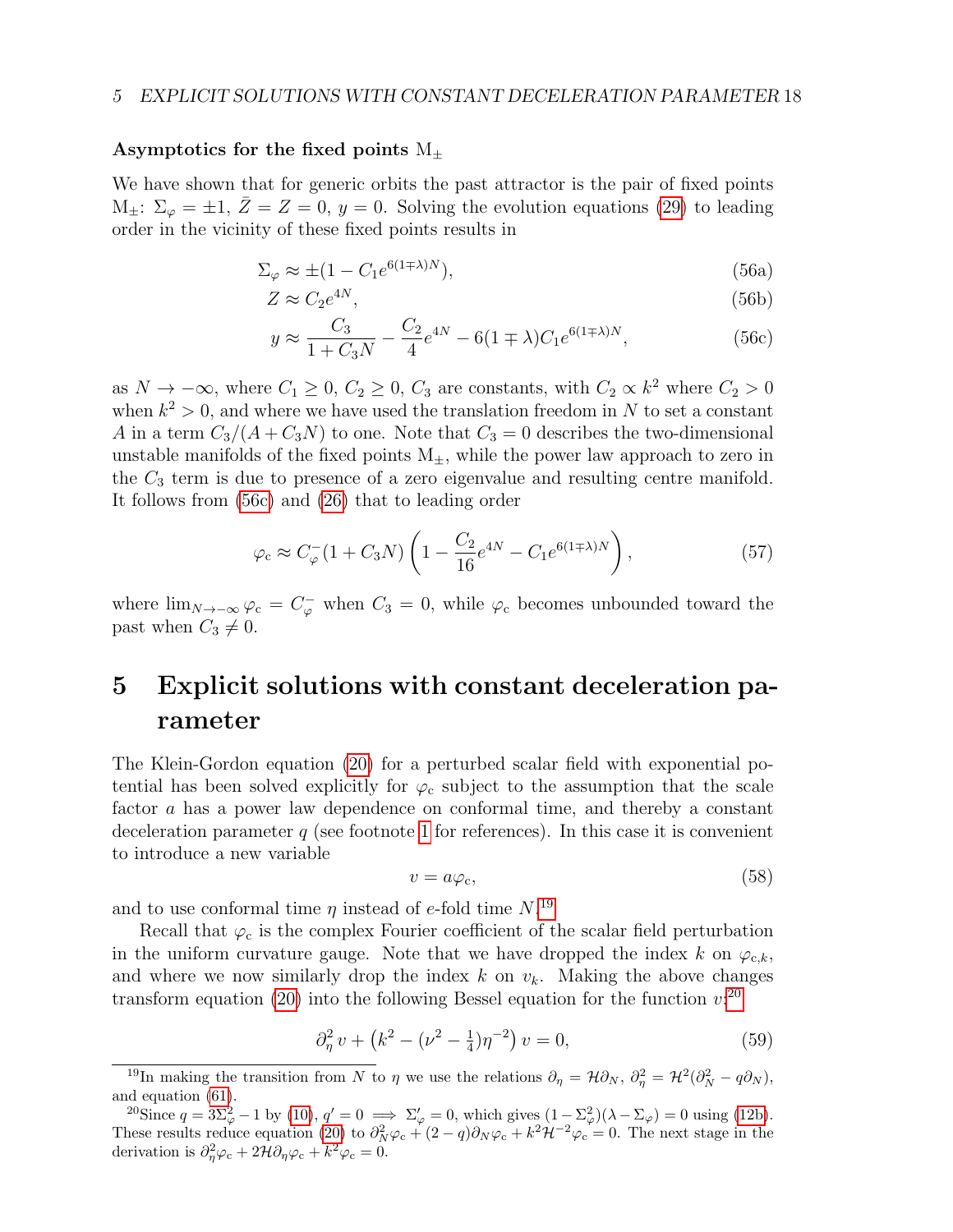where the index  $\nu$  is determined by q according to

$$
\nu = \frac{2 - q}{2|q|}.\tag{60}
$$

In analyzing the solutions we need the following properties of conformal time that follow from the assumption that  $q$  is constant:

<span id="page-18-0"></span>
$$
\mathcal{H}\eta = q^{-1}, \qquad \eta/\eta_0 = e^{qN}, \qquad \mathcal{H} = \mathcal{H}_0 e^{-qN}.
$$
 (61)

Since we are considering expanding models  $(\mathcal{H} > 0)$ ,  $\eta$  has the same sign as q. If  $q < 0$ , then  $-\infty < \eta < 0$  and the limit  $\eta \to 0^-$  describes late times since  $N \to \infty$  as  $\eta \to 0^-$ , while the limit  $\eta \to -\infty$  describes early times since  $N \to -\infty$  as  $\eta \to -\infty$ . If  $q > 0$ , then  $0 < \eta < \infty$  where the limit  $\eta \to 0^+$  describes early times since  $N \to -\infty$  as  $\eta \to 0^+$ , while the limit  $\eta \to \infty$  describes late times since  $N \to \infty$  as  $\eta \to \infty$ .

The general solution of Bessel's equation [\(59\)](#page-17-4) is given in terms of Bessel functions by

<span id="page-18-1"></span>
$$
v = \sqrt{k|\eta|} (C_+ J_\nu(k|\eta|) + C_- Y_\nu(k|\eta|)), \qquad (62)
$$

where  $C_+$  and  $C_-$  are complex constants that depend on k, and  $v = a\varphi_c$ .

The reduced dynamical variable y is defined in equation [\(24\)](#page-5-6) by  $y = f'/f$ , where f is a real function, either the real or imaginary part of  $\varphi_c$ . The function  $y = f'/f$ can be expressed in terms of the corresponding function  $v = af$  according to:

<span id="page-18-3"></span>
$$
y = \frac{f'}{f} = \frac{v'}{v} - 1 = \frac{\partial_{\eta}v}{\mathcal{H}v} - 1 = \frac{q\eta\,\partial_{\eta}v}{v} - 1,\tag{63}
$$

where we have used the first equation in  $(61)$ . This expression for y, with v being any real function contained in the general solution  $(62)$ , describes the one-parameter<sup>[21](#page-18-2)</sup> family of orbits of the dynamical system for which  $q$  is constant, in other words the scale-invariant and massless scalar field orbits. In order to complete the identification we need to determine the asymptotic form of y, given by [\(62\)](#page-18-1) and [\(63\)](#page-18-3) as  $\eta \to 0$ and  $\eta \to \pm \infty$ .

The asymptotic form of the Bessel functions is

<span id="page-18-4"></span>
$$
J_{\nu}(z) \sim z^{\nu}, \quad \text{for} \quad \nu \ge 0 \quad \text{as} \quad z \to 0,
$$
 (64a)

<span id="page-18-6"></span>
$$
Y_{\nu}(z) \sim z^{-\nu}, \quad \text{for} \quad \nu > 0, \quad Y_0(z) \sim \ln z, \quad \text{as} \quad z \to 0,
$$
 (64b)

and

<span id="page-18-5"></span>
$$
J_{\nu}(z) + iY_{\nu}(z) \approx \sqrt{\frac{2}{\pi z}} \exp\left[i\left(z - \frac{1}{4}(2\nu + 1)\pi\right)\right], \quad \text{as} \quad z \to \infty,
$$
 (65)

where ∼ means proportional to, i.e., we are dropping constant factors that depend on  $\nu$ .

It follows from [\(62\)](#page-18-1) and [\(64\)](#page-18-4) that for the scale-invariant orbits ( $\Sigma_{\varphi} = \lambda < 1$ ) there are two cases as  $|\eta| \to 0$ . First the general case  $C_-\neq 0$  in which  $Y_\nu$  will be

<span id="page-18-2"></span><sup>&</sup>lt;sup>21</sup>This expression for y can be written in terms of only one parameter, either  $C_{+}/C_{-}$  or  $C_{-}/C_{+}$ , without loss of generality, when  $C_-\neq 0$  or  $C_+\neq 0$ , respectively.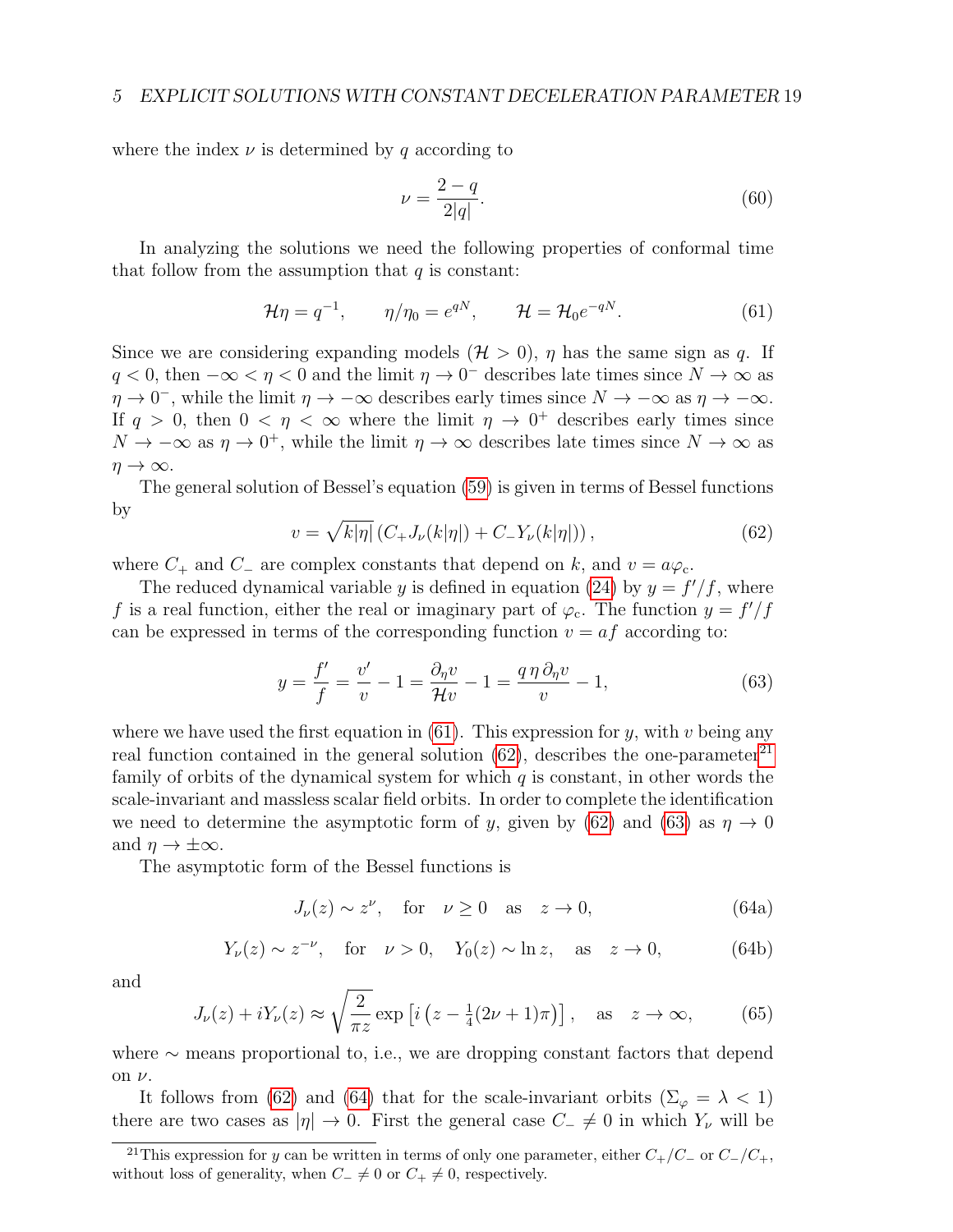the dominant term, and a special case  $C_ = 0$  in which  $Y_{\nu}$  drops out making  $J_{\nu}$  the dominant term. We now use  $(62)$ ,  $(63)$ , and  $(64)$  to calculate the asymptotic form of  $y$ :

$$
C_{-} \neq 0 \implies v \sim |\eta|^{1/2 - \nu} \implies y \to q(\frac{1}{2} - \nu) - 1, \text{ as } |\eta| \to 0,
$$
 (66a)

$$
C_{-} = 0 \implies v \sim |\eta|^{1/2 + \nu} \implies y \to q(\frac{1}{2} + \nu) - 1, \text{ as } |\eta| \to 0. \tag{66b}
$$

It follows from [\(59\)](#page-17-4) that  $q\nu=-\frac{1}{2}$  $\frac{1}{2}(2-q)$ , if  $q < 0$ , and  $q\nu = \frac{1}{2}$  $\frac{1}{2}(2-q)$ , if  $q > 0$ . The final results when  $|\eta| \to 0$  are:

If 
$$
q < 0
$$
, then  $C_- \neq 0 \implies y \approx 0$ ,  $C_- = 0 \implies y \approx -(2 - q)$ , (67a)

If 
$$
q > 0
$$
, then  $C_- \neq 0 \implies y \approx -(2 - q)$ ,  $C_- = 0 \implies y \approx 0$ . (67b)

These limiting values are consistent with the fixed points in the interior scaleinvariant set  $\Sigma_{\varphi} = \lambda$  that are given by  $A_{\lambda}$ :  $y = 0$ , and  $S_{\lambda}$ :  $y = -3(1 - \lambda^2) = -(2 - q)$ . If  $q < 0$  this gives the evolution into the future and for  $q > 0$  the evolution into the past.

In the limit  $|\eta| \to \infty$ , it follows from equations [\(62\)](#page-18-1) and [\(65\)](#page-18-5) that  $v \sim \exp(\pm i k |\eta|)$ is sinusoidal. Thus if  $q < 0$   $(q > 0)$  the evolution into the past (future) is sinusoidal in terms of conformal time. $22$  In our dynamical systems framework, however, this asymptotic behaviour is described by the shadowing of the heteroclinic cycle  $\mathcal{H}_{\lambda}$ , which is infinitely repetitive but not sinusoidal.

We have thus confirmed the asymptotic properties of the scale-invariant orbits:

- Ai) Accelerating models  $(q < 0)$ . Orbits with  $C_-\neq 0$  evolve from  $\mathcal{H}_{\lambda}$  to  $A_{\lambda}$ . The exceptional orbit with  $C = 0$  evolves from  $\mathcal{H}_{\lambda}$  to  $S_{\lambda}$ .
- Aii) Decelerating models  $(q > 0)$ .

Orbits with  $C_-\neq 0$  evolve from S<sub>λ</sub> to  $\mathcal{H}_{\lambda}$ .

The exceptional orbit with  $C = 0$  evolves from the fixed point A<sub>λ</sub> to  $\mathcal{H}_{\lambda}$ .

For the massless scalar field orbits  $(q = 2)$  we have  $q > 0$  and the expression for y is given by [\(62\)](#page-18-1) and [\(63\)](#page-18-3) with  $\nu = 0$ . It follows from [\(64b\)](#page-18-6) that

$$
C_{-} \neq 0 \implies v \sim \sqrt{\eta} \ln \eta \implies y \to 0, \quad \text{as} \quad \eta \to 0,
$$
 (68a)

$$
C_{-} = 0 \Longrightarrow v \sim \sqrt{\eta} \qquad \Longrightarrow y \to 0, \quad \text{as} \quad \eta \to 0,
$$
 (68b)

the difference being that y tends to zero logarithmically when  $C_-\neq 0, (y \approx$  $2/\ln \eta$ <sup>[23](#page-19-1)</sup> Thus the massless scalar field orbits are past asymptotic to one of the fixed points M<sub>+</sub>. As  $\eta \to \infty$ , equation [\(65\)](#page-18-5) implies that y is oscillatory. Since the massless scalar field orbits satisfy  $\Sigma_{\varphi} = \pm 1$  this confirms that they are future asymptotic to one of the heteroclinic cycles  $\mathcal{H}_+$ .

<span id="page-19-0"></span><sup>&</sup>lt;sup>22</sup>It is of interest that in the case  $q < 0$  the initial condition for v that leads to power law <sup>2</sup>It is of interest that in the case  $q < 0$  the initial condition for v that leads to power law inflation and the derivation of the power spectrum for the perturbations is  $v = (1\sqrt{2k}) \exp(-ik\eta)$ , as  $\eta \to -\infty$ . See, for example Durrer (2008) [\[3\]](#page-26-2), pages 112-114, in particular equation (3.47).

<span id="page-19-1"></span><sup>&</sup>lt;sup>23</sup>The logarithmic approach to zero in  $\eta$  is due to presence of a zero eigenvalue and resulting centre manifold for the fixed points  $M_{\pm}$ .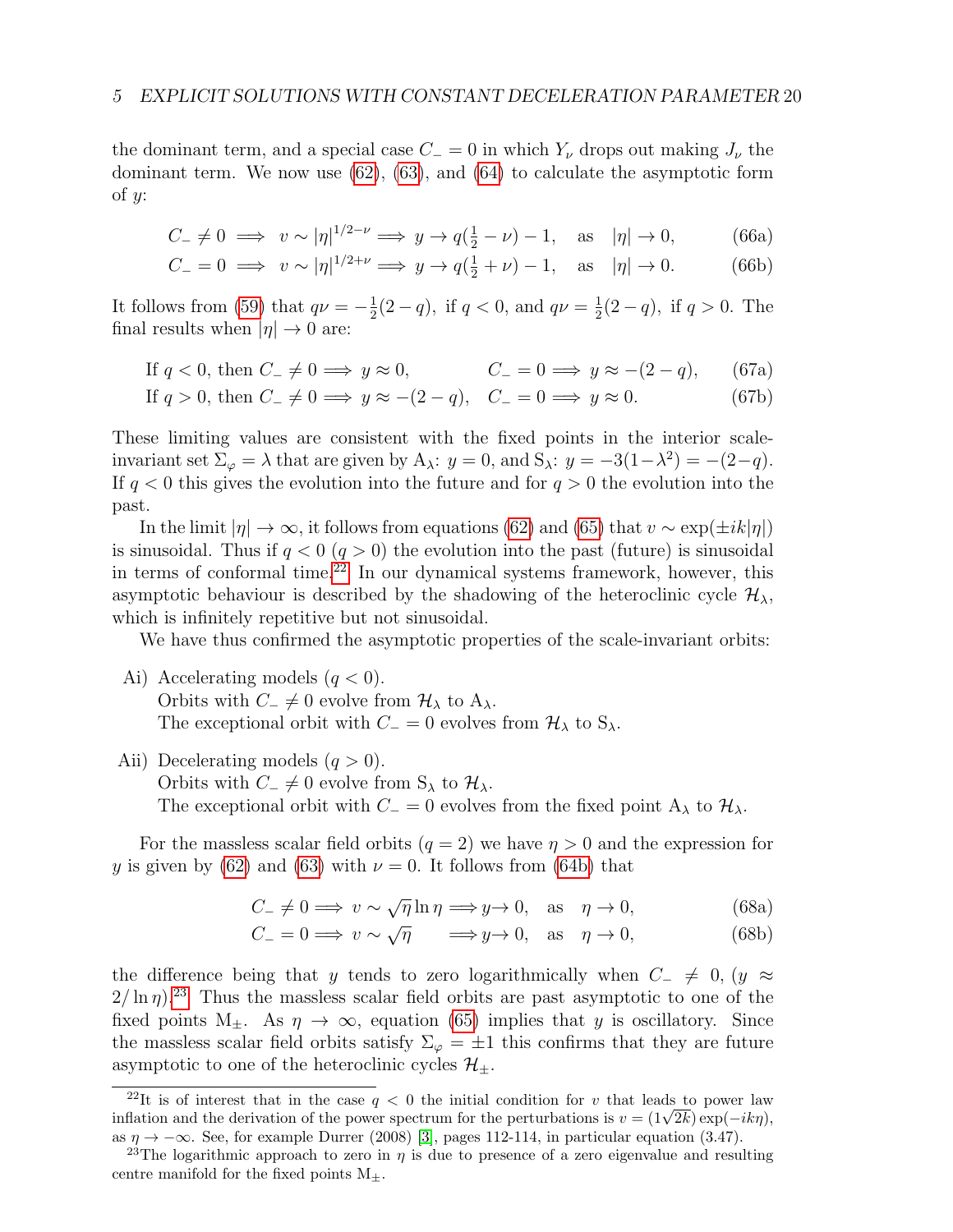# <span id="page-20-0"></span>6 The comoving and uniform density curvature perturbations

It is generally believed that the comoving curvature perturbation,  $\mathcal{R}$ , and the uniform density curvature perturbation,  $\zeta$ , are conserved quantities for long wavelength adiabatic perturbations,  $24$  a feature that plays an important role in inflationary cosmology. This heuristic statement means that in a time interval during which  $k/\mathcal{H} \ll 1$  these gauge invariants are approximately constant and in addition are approximately equal in value. This result applies to a barotropic perfect fluid and to a minimally coupled scalar field with arbitrary potential. However, it has been pointed out by Romano et al (2016) [\[5\]](#page-26-4) that it breaks down toward the future in the special case of a scalar field with a constant potential, which is said to describe so-called ultra-slow roll inflation.

In this section we apply our dynamical system formulation to give a rigorous analysis of  $R$  and  $\zeta$  in the present case of a minimally coupled scalar field with exponential potential, and restricting our attention to future accelerating models  $(0 \leq \lambda < 1/\sqrt{3}$ , with  $\lambda = 0$  giving a constant potential). Earlier we showed that for these models as  $N \to \pm \infty$  almost all orbits are asymptotic to fixed points in the long wavelength boundary  $Z = 0$ . The only exceptions are the orbits that describe models with a constant deceleration parameter. These orbits, which lie in the invariant sets  $\Sigma_{\varphi} = \lambda$  and  $\Sigma_{\varphi} = \pm 1$ , differ in that they are past/future asymptotic to the short wavelength boundary  $\bar{Z}=1$ , respectively.

We proceed by using previous results to derive asymptotic expressions for  $\mathcal{R}$  and  $\zeta$  on approach to the fixed points labelled  $M_+$ ,  $A_\lambda$ ,  $S_\lambda$ , i.e., as  $N \to \pm \infty$  and  $Z \to 0$ . In view of the heuristic conservation property of  $\mathcal R$  and  $\zeta$  one might conjecture that the limits  $\lim_{N\to\pm\infty} \mathcal{R}$  and  $\lim_{N\to\pm\infty} \zeta$  would be finite and equal. However, we have found that this does not hold in general, since in two cases  $\mathcal{R}$  and  $\zeta$  become unbounded in the limit. In the first case, the conjecture fails for generic orbits into the past for  $\lambda$  satisfying  $0 \leq \lambda < 1/\sqrt{3}$ , and in the second case for generic orbits into the future, but only for the ultra slow-roll case  $\lambda = 0$ . In both cases, however, there are non-generic orbits for which the conjecture holds. In the first case we note that generic orbits are past asymptotic to one of the fixed points  $M_+$  or  $M_-\,$  and lie in the centre manifold of one of these fixed points. However, the conjecture does hold for orbits that lie in the unstable manifold of these fixed points, which is of one dimension less than the centre manifold. In the second case we note that generic orbits with  $\lambda = 0$  are asymptotic to the fixed point  $A_0$  into the future while the conjecture does hold for a one-parameter family of orbits that is asymptotic to  $S_0$ .<sup>[25](#page-20-2)</sup>

To justify the above claims we derive asymptotic expressions for  $\mathcal R$  and  $\zeta$  as  $N \to \pm \infty$ . We begin with the following relations, working in the total matter (comoving) gauge:

<span id="page-20-3"></span>
$$
\mathcal{R} \equiv \psi_{\rm v}, \qquad \zeta \equiv \psi_{\rho} = \psi_{\rm v} - \frac{1}{3} \pmb{\delta}_{\rm v}, \tag{69}
$$

<span id="page-20-1"></span> $24$  For the definition of these quantities in terms of gauge invariants, and a brief history with other references, see for example Uggla and Wainwright (2019) [\[26\]](#page-27-16), section 4.

<span id="page-20-2"></span><sup>&</sup>lt;sup>25</sup>The result of [\[5\]](#page-26-4) concerning future non-conservation of R and  $\zeta$  applies to the generic orbits with  $\lambda = 0$ .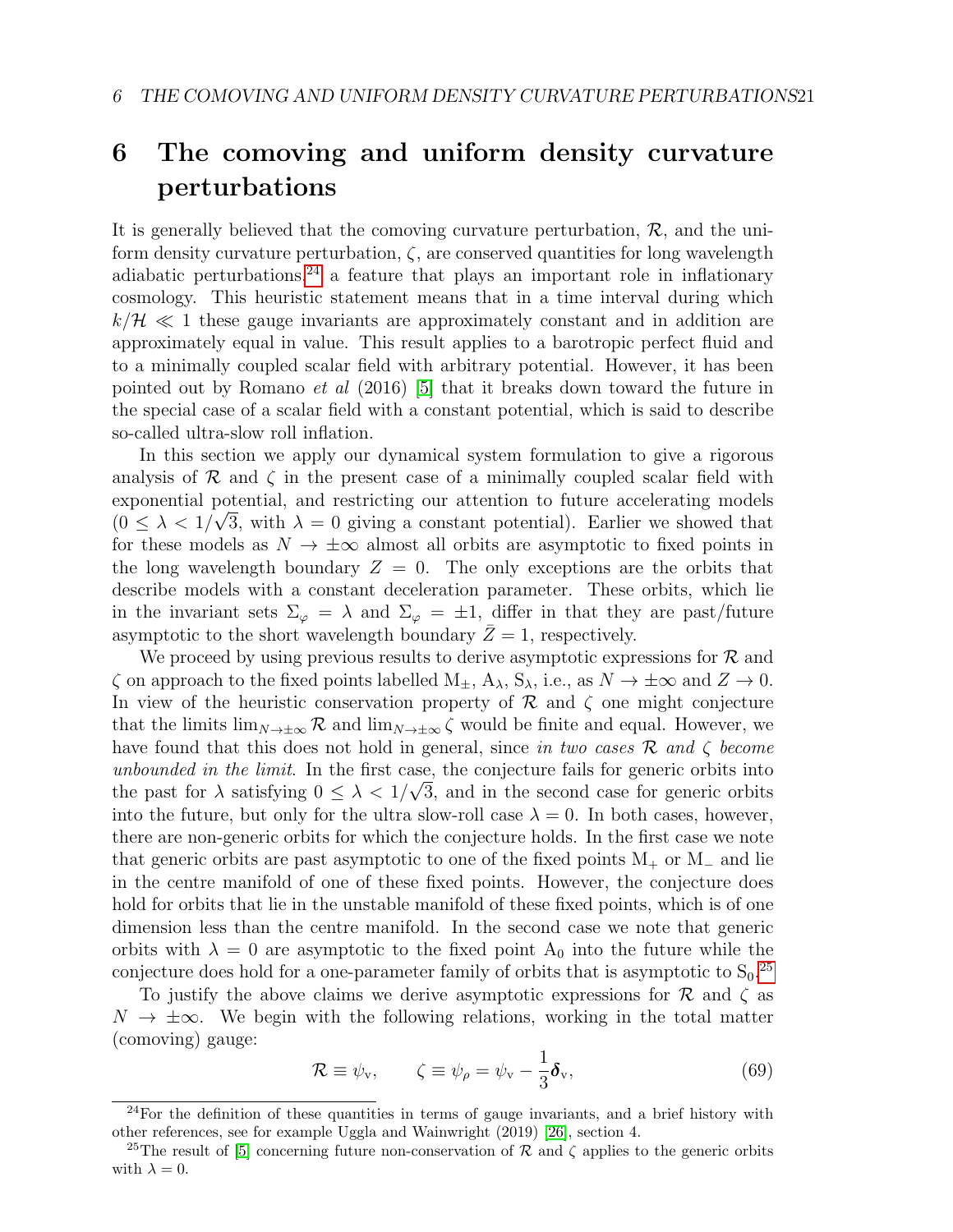where the second equation is the change of gauge formula for the curvature perturbation  $\psi$ <sup>[26](#page-21-0)</sup>. For a perturbed scalar field one can show that<sup>[27](#page-21-1)</sup>

<span id="page-21-2"></span>
$$
\psi_{\mathbf{v}} = \frac{\varphi_{\mathbf{c}}}{\varphi_0'}, \qquad \boldsymbol{\delta}_{\mathbf{v}} = \psi_{\mathbf{v}}', \tag{70}
$$

We substitute [\(70\)](#page-21-2) into [\(69\)](#page-20-3) and use the dynamical system variables  $y = \varphi'_c / \varphi_c$  and  $\varphi'_0 = \sqrt{6} \Sigma_{\varphi}$ . After rearranging we obtain<sup>[28](#page-21-3)</sup>

<span id="page-21-5"></span>
$$
\mathcal{R} = \frac{1}{\sqrt{6}} \left( \frac{\varphi_c}{\Sigma_{\varphi}} \right), \qquad \zeta = \mathcal{R} \left( 1 - \frac{1}{3} \left( y - \frac{\Sigma_{\varphi}'}{\Sigma_{\varphi}} \right) \right) = \mathcal{R} - \frac{1}{3} \mathcal{R}'.
$$
 (71)

We can now derive asymptotic expressions for  $\mathcal R$  and  $\zeta$  in the neighbourhood of the fixed points for  $M_{\pm}$ ,  $A_{\lambda}$  and  $S_{\lambda}$  using the asymptotic expressions for y,  $\varphi_c$  and  $\Sigma_{\varphi}$ given in the previous section.

We first consider orbits approaching the fixed points  $M_{\pm}$  into the past. Keep-ing only the past dominant terms<sup>[29](#page-21-4)</sup> in the expansions in section [4.4](#page-16-1) we obtain the relations:

$$
\varphi_c \approx C_{\varphi}^-(1 + C_3 N), \quad \Sigma_{\varphi} \approx \pm 1 \quad \Longrightarrow \quad \mathcal{R} \approx \pm \frac{C_{\varphi}^-}{\sqrt{6}} (1 + C_3 N), \tag{72a}
$$

$$
y - \frac{\Sigma_{\varphi}'}{\Sigma_{\varphi}} \approx \frac{C_3}{1 + C_3 N} \quad \Longrightarrow \quad \zeta \approx \pm \frac{C_{\varphi}^-}{\sqrt{6}} \left( 1 + C_3 N - \frac{1}{3} C_3 \right). \tag{72b}
$$

For generic orbits ( $C_3 \neq 0$ ) it follows that R and  $\zeta$  diverge as  $N \to -\infty$ , while for orbits on the unstable manifold  $(C_3 = 0)$  we obtain

$$
\lim_{N \to -\infty} \mathcal{R} = \lim_{N \to -\infty} \zeta = \pm \frac{C_{\varphi}^{-}}{\sqrt{6}}.
$$
\n(73)

We next consider orbits approaching the fixed points  $A_{\lambda}$  and  $S_{\lambda}$  for  $0 < \lambda < 1/$ √ 3 into the future. Keeping only the future dominant terms we obtain for  $A_{\lambda}$ :

$$
\varphi_c \approx C_{\varphi}^+, \quad \Sigma_{\varphi} \approx \lambda \quad \implies \quad \lim_{N \to \infty} \mathcal{R} = \frac{C_{\varphi}^+}{\sqrt{6}\lambda}, \tag{74a}
$$

$$
y - \frac{\Sigma_{\varphi}'}{\Sigma_{\varphi}} \approx 0 \quad \Longrightarrow \quad \lim_{N \to \infty} \zeta = \lim_{N \to \infty} \mathcal{R}, \tag{74b}
$$

and for  $S_\lambda$ :

$$
\varphi_c \approx C_{\varphi}^+ e^{-3(1-\lambda^2)N}, \quad \Sigma_{\varphi} \approx \lambda \quad \Longrightarrow \quad \lim_{N \to \infty} \mathcal{R} = 0,
$$
\n(75a)

$$
y - \frac{\Sigma_{\varphi}'}{\Sigma_{\varphi}} \approx -3(1 - \lambda^2) \quad \implies \quad \lim_{N \to \infty} \zeta = (2 - \lambda^2) \lim_{N \to \infty} \mathcal{R} = 0. \tag{75b}
$$

<span id="page-21-0"></span><sup>26</sup>See, for example, Uggla and Wainwright (2019) [\[15\]](#page-27-6), equation (49), specialized to first order perturbations.

<span id="page-21-1"></span><sup>27</sup>The first equation is given as equation  $(2.11)$  in Uggla and Wainwright  $(2019)$  [\[16\]](#page-27-4). The second equation follows from the perturbed Einstein equation  $\psi'_{\rm v} = c_s^2 \delta_{\rm v} + \Gamma$  (see equation (62a) in Uggla and Wainwright (2019) [\[27\]](#page-28-0)) using the fact that  $\Gamma = (1 - c_s^2)\delta_{\rm v}$  for a perturbed scalar field (see equation (3.3c) in Uggla and Wainwright (2019) [\[16\]](#page-27-4).)

<span id="page-21-3"></span><sup>28</sup>Note that  $\mathcal{R}'/\mathcal{R} = \varphi'_{\rm c}/\varphi_{\rm c} - \Sigma'_{\varphi}/\Sigma_{\varphi} = y - \Sigma'_{\varphi}/\Sigma_{\varphi}$ .

<span id="page-21-4"></span><sup>29</sup>The first terms omitted have time dependence of the form  $e^{2N}$  and  $e^{4N}$ .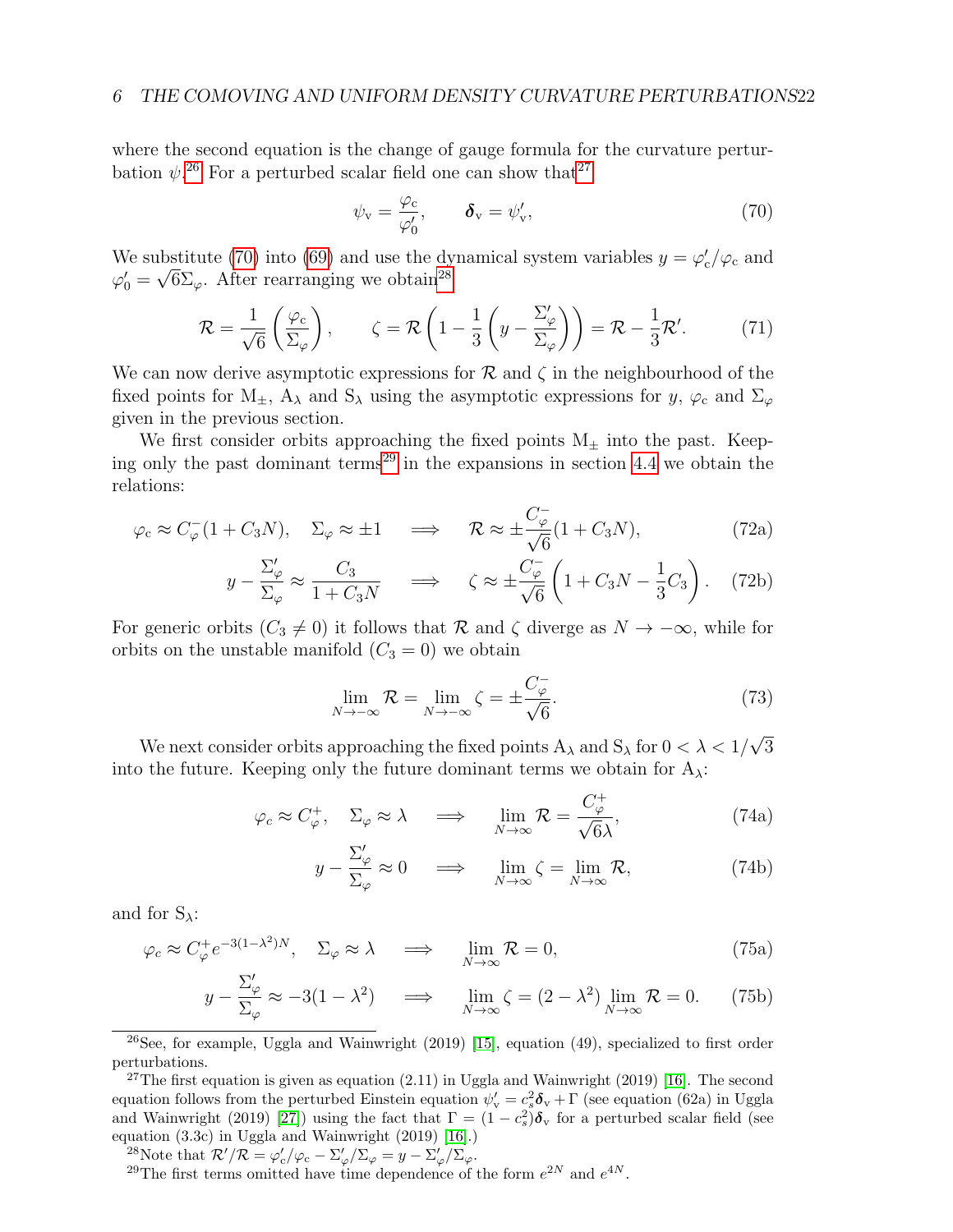#### 6 THE COMOVING AND UNIFORM DENSITY CURVATURE PERTURBATIONS23

This establishes that the limits of  $\mathcal R$  and  $\zeta$  are equal and finite in both cases.

We next consider orbits approaching the fixed points  $A_{\lambda}$  and  $S_{\lambda}$  into the future, for the exceptional value  $\lambda = 0$ . Keeping only the future dominant terms we obtain for  $S_0$ :

$$
\varphi_c \approx C_{\varphi}^+ e^{-3N}, \quad \Sigma_{\varphi} \approx C_1 e^{-3N} \quad \Longrightarrow \quad \lim_{N \to \infty} \mathcal{R} = \frac{C_{\varphi}^+}{\sqrt{6}C_1},\tag{76a}
$$

$$
y - \frac{\Sigma_{\varphi}'}{\Sigma_{\varphi}} \approx 0 \quad \Longrightarrow \quad \lim_{N \to \infty} \zeta = \lim_{N \to \infty} \mathcal{R}, \tag{76b}
$$

and for  $A_0$ :

$$
\varphi_c \approx C_{\varphi}^+, \quad \Sigma_{\varphi} \approx C_1 e^{-3N} \quad \Longrightarrow \quad \mathcal{R} \approx \frac{C_{\varphi}^+}{\sqrt{6}C_1} e^{3N}, \tag{77a}
$$

$$
1 - \frac{1}{3} \left( y - \frac{\Sigma_{\varphi}'}{\Sigma_{\varphi}} \right) \approx C_2 e^{-2N} \quad \Longrightarrow \quad \zeta \approx \frac{C_{\varphi}^+ C_2}{3\sqrt{6}C_1} e^N. \tag{77b}
$$

This establishes that the limits of  $\mathcal R$  and  $\zeta$  are equal for the fixed point S<sub>0</sub>, while for orbits that approach the fixed point  $A_0$ ,  $\mathcal R$  and  $\zeta$  diverge as  $N \to \infty$ , but with R diverging faster than  $\zeta$ . In other words the conservation conjecture breaks down for generic orbits toward the future since the fixed point  $A_0$  is the future attractor, but it is valid for the restricted set of orbits that approach  $S_0$ .

The latter result is related to those in [\[5\]](#page-26-4) where it is shown that conservation of  $\mathcal R$  and  $\zeta$  for long wavelength perturbations breaks down in the case of ultra slow-roll inflation toward the future (see also [\[6,](#page-26-5) [7,](#page-26-6) [8,](#page-26-7) [9,](#page-26-8) [10,](#page-27-0) [11\]](#page-27-1)). We can link our work to theirs by keeping additional terms in the expansion for  $\varphi_c$  and  $y^{30}$  $y^{30}$  $y^{30}$ . This leads to

$$
\mathcal{R} \approx \frac{C_{\varphi}^{+}}{3\sqrt{6}C_{1}} \left[ 3e^{3N} \left( 1 + \frac{C_{2}}{2}e^{-2N} \right) - C_{3} \right],
$$
\n(78a)

$$
\zeta \approx \frac{C_{\varphi}^{+}}{3\sqrt{6}C_{1}} \left[ e^{N}C_{2} - C_{3} \right]. \tag{78b}
$$

These expansions are equivalent to equations  $(36)$  and  $(37)$  in  $[5]$ <sup>[31](#page-22-1)</sup> which in  $[5]$  were derived using the usual heuristic approach to long wavelength perturbations.<sup>[32](#page-22-2)</sup>

Let us conclude this section by showing some of the global properties of  $\mathcal R$  and  $\zeta$  by numerically plotting some orbits in the state space and then illustrating the properties these solutions give rise to for  $R$  and  $\zeta$ . Since the ultra slow-roll case  $\lambda = 0$  yields generic unboundedness both toward the past and future, we restrict considerations to the case  $0 < \lambda < 1/\sqrt{3}$ , which is represented by  $\lambda = 1/\sqrt{6}$ . We

<span id="page-22-0"></span> $^{30}$ This yields  $\varphi_c \approx C_{\varphi}^+(1-\frac{1}{3}e^{-3N}+\frac{1}{2}e^{-2N}), y \approx -C_2e^{-2N}+C_3e^{-3N}.$ 

<span id="page-22-2"></span><span id="page-22-1"></span><sup>&</sup>lt;sup>31</sup>Note that  $a^3 = e^{3N}$  and  $k^2/\mathcal{H}^2 \equiv \overline{Z} \approx C_2 e^{-2N}$  as  $N \to \infty$ .

<sup>&</sup>lt;sup>32</sup>The present dynamical systems approach can be used to obtain more refined approximations by making Picard expansions (see e.g. [\[28\]](#page-28-1) and references therein), i.e., expansions based on the eigenvalues associated with the fixed points in the dynamical system. In, e.g., the case  $\lambda = 0$ and A<sub>0</sub> this entails an expansion based on  $e^{-2N}$  and  $e^{-3N}$  where the equations for  $(\Sigma_{\varphi}, Z, y)$  are solved for each coefficient of  $e^{-2N}$ ,  $e^{-3N}$ ,  $e^{-4N}$ ,  $e^{-5N}$ ,  $e^{-6N}$ , ..., which when inserted into [\(71\)](#page-21-5) leads to expansions in  $C_1, C_2 \propto k^2, C_3$  and since only  $C_2$  involves  $k^2$  correct approximate solutions do not involve series expansions in  $k^2$  alone.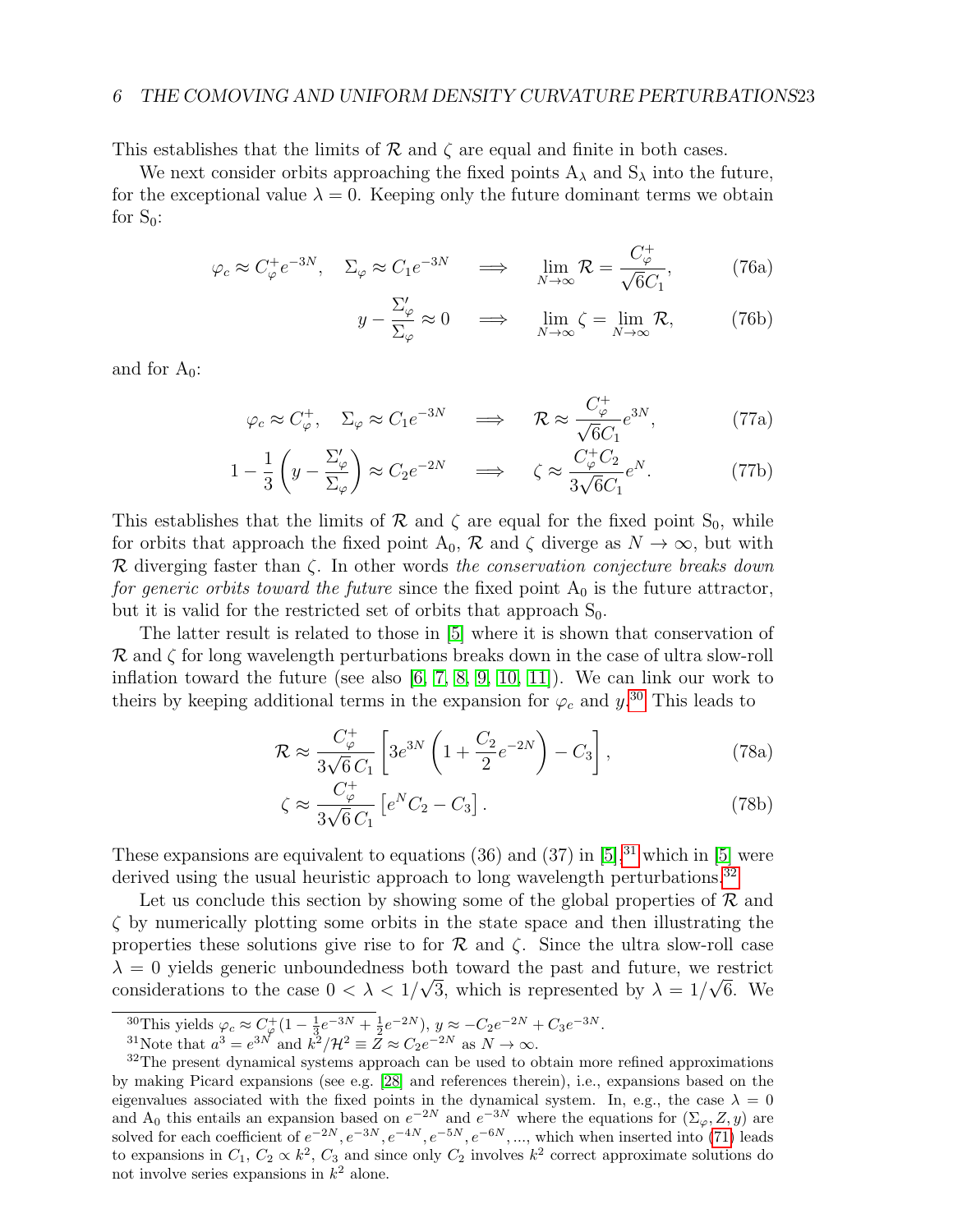#### 7 DISCUSSION 24

then note that  $\mathcal R$  and  $\zeta$  become unbounded generically toward the past; it is only the unstable manifold of  $M_{\pm}$  that yield past boundedness of these quantities. For this reason we restrict our considerations to the orbits on the unstable manifold of  $M_{+}$ , see Fig. [6.](#page-23-1) Note that for sufficiently small  $Z_{\text{max}}$ ,  $\mathcal{R}$  and  $\zeta$  are globally approximately conserved in this case.



<span id="page-23-1"></span>Figure 6: Orbits on the unstable manifold of  $M_+$  when  $\lambda = 1/$ 6, and the associated graphs for  $Z, \mathcal{R}$  and  $\zeta$ .

# <span id="page-23-0"></span>7 Discussion

We now indicate how our dynamical systems approach can be extended to apply to non-exponential scalar field potentials for which  $\lambda(\varphi)$ , defined by [\(9\)](#page-3-6), is bounded.<sup>[33](#page-23-2)</sup> Equation [\(12\)](#page-3-13) describes the evolution of the background scalar field  $\varphi$  through the first order differential equations for  $\varphi$  and  $\Sigma_{\varphi}$ . For an exponential potential, we have seen that the equation for  $\varphi$  decouples, but for a general potential one has to keep

<span id="page-23-2"></span><sup>&</sup>lt;sup>33</sup>For how to globally deal with backgrounds with unbounded  $\lambda(\varphi)$ , see [\[29,](#page-28-2) [30,](#page-28-3) [31\]](#page-28-4).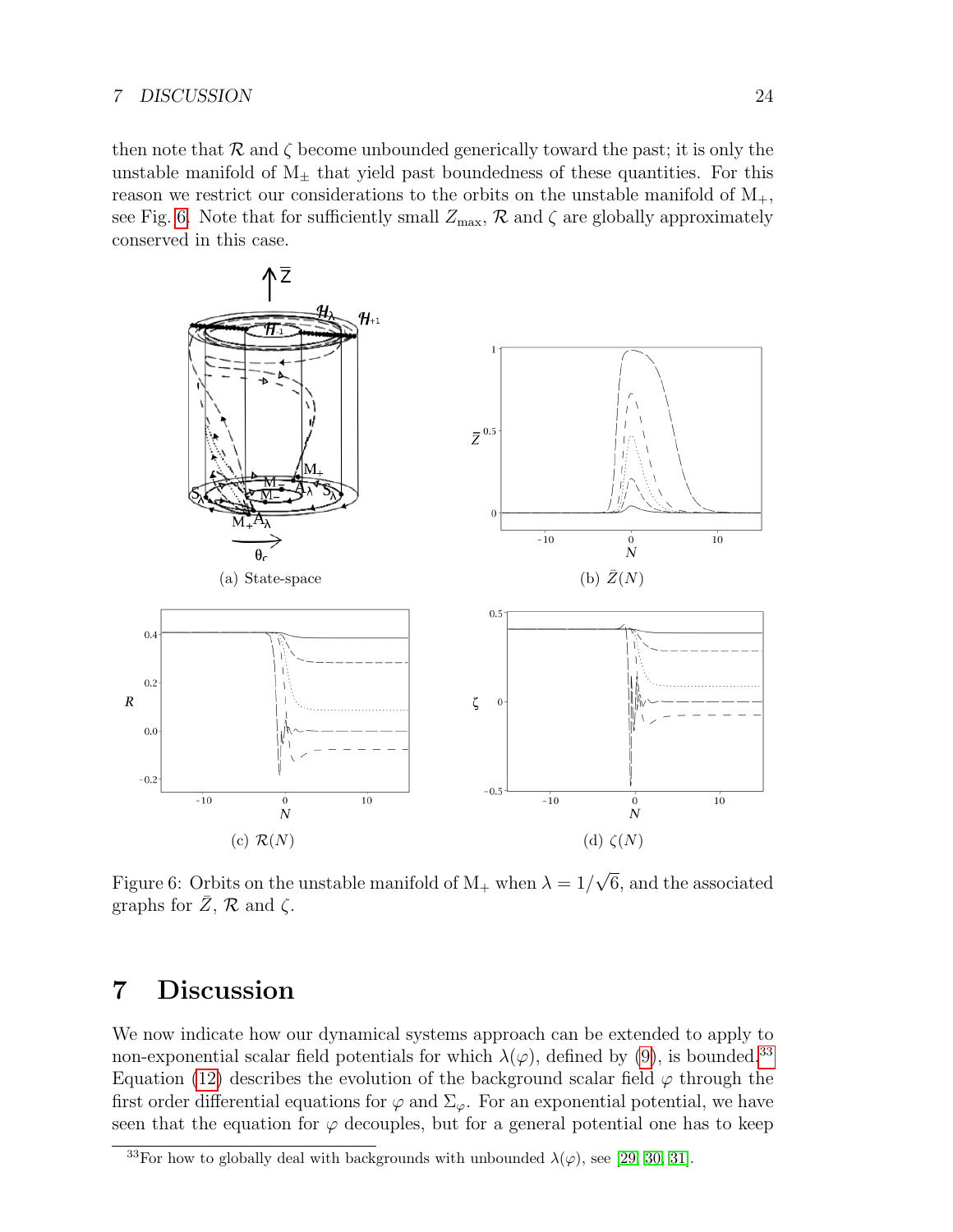both  $\varphi$  and  $\Sigma_{\varphi}$  as variables in the background state space  $\mathcal{B}$ . In order to obtain a compact background state space we introduce a new bounded scalar field variable

<span id="page-24-2"></span>
$$
\bar{\varphi} = f(\varphi), \qquad -\infty < \varphi < \infty,\tag{79}
$$

where  $f$  is a monotone increasing, differentiable and bounded function. We define  $\bar{\varphi}_{\pm} = \lim_{\varphi \to \pm \infty} f(\varphi)$ , and also require that

<span id="page-24-3"></span><span id="page-24-0"></span>
$$
\lim_{\varphi \to \pm \infty} \left( \frac{df}{d\varphi} \right) = 0. \tag{80}
$$

This results in coupled differential equations of the form

$$
\bar{\varphi}' = \sqrt{6} \left( \frac{d\bar{\varphi}}{d\varphi} \right) \Sigma_{\varphi},\tag{81a}
$$

$$
\Sigma'_{\varphi} = -3(1 - \Sigma_{\varphi}^2)(\Sigma_{\varphi} - \lambda),\tag{81b}
$$

where  $\lambda$  and  $d\bar{\varphi}/d\varphi$  are expressed as (differentiable) functions of  $\bar{\varphi}$  using the inverse  $\varphi = f^{-1}(\bar{\varphi}).$ 

Thus the main change in generalizing from an exponential potential to a potential  $V(\varphi)$  with bounded  $\lambda(\varphi)$  is that a single differential equation for  $\Sigma_{\varphi}$  is replaced by two coupled differential equations [\(81\)](#page-24-0) for  $\bar{\varphi}$  and  $\Sigma_{\varphi}$ , which means that the dimension of the background state space  $\mathcal B$  increases from two to three (the third variable is  $Z$ ). The dimension of the perturbation state space  $P$  is unchanged at one: initially there are two perturbation variables but after compactification  $P$  is identified with a circle  $S<sup>1</sup>$ . The perturbed KG equation, given by [\(16\)](#page-4-5), has the same general structure, but the coefficients are now determined by the background quantities,  $Z = k^2 \mathcal{H}^{-2}$ ,  $\Sigma_{\varphi}$ ,  $\lambda(\varphi)$ , and a new function  $\Upsilon(\varphi)$ , defined by

$$
\Upsilon(\varphi) = \frac{V_{,\varphi\varphi}}{6V},\tag{82}
$$

which we also assume is bounded. In the case of an exponential potential  $\Upsilon = \lambda^2$ , and hence is constant.

If the scalars  $\lambda$  and  $\Upsilon$  are not constant but satisfy

<span id="page-24-1"></span>
$$
\lim_{\varphi \to \pm \infty} \lambda = \lambda_{\pm}, \qquad \lim_{\varphi \to \pm \infty} \Upsilon = \lambda_{\pm}^2,\tag{83}
$$

where  $\lambda_{\pm} = \text{const.}$  we say that the potential  $V(\varphi)$  is asymptotically exponential in the limit  $\varphi \to \pm \infty$  and hence as  $\bar{\varphi} \to \bar{\varphi}_{\pm}$ . For a such a potential the background state space B is defined by the inequalities  $-1 \le \Sigma_{\varphi} \le 1$ ,  $\bar{\varphi}_{-} \le \bar{\varphi} \le \bar{\varphi}_{+}$ ,  $0 \le Z \le 1$ . The boundary has six components given by  $\Sigma_{\varphi} = \pm 1$ ,  $\bar{\varphi} = \bar{\varphi}_{\pm}$ ,  $Z = 0, 1$ , that are invariant sets. On account of [\(83\)](#page-24-1) the dynamical system that is defined on the boundary components  $\bar{\varphi} = \bar{\varphi}_{\pm}$  coincides with the dynamical system that governs a perturbed scalar field with exponential potential, with the parameter  $\lambda$  given by  $\lambda = \lambda_{\pm}$ . In this way the dynamical system developed in this paper for a scalar field with an exponential potential acts as a building block for dynamical systems that describe a scalar field with asymptotically exponential (or constant) potentials.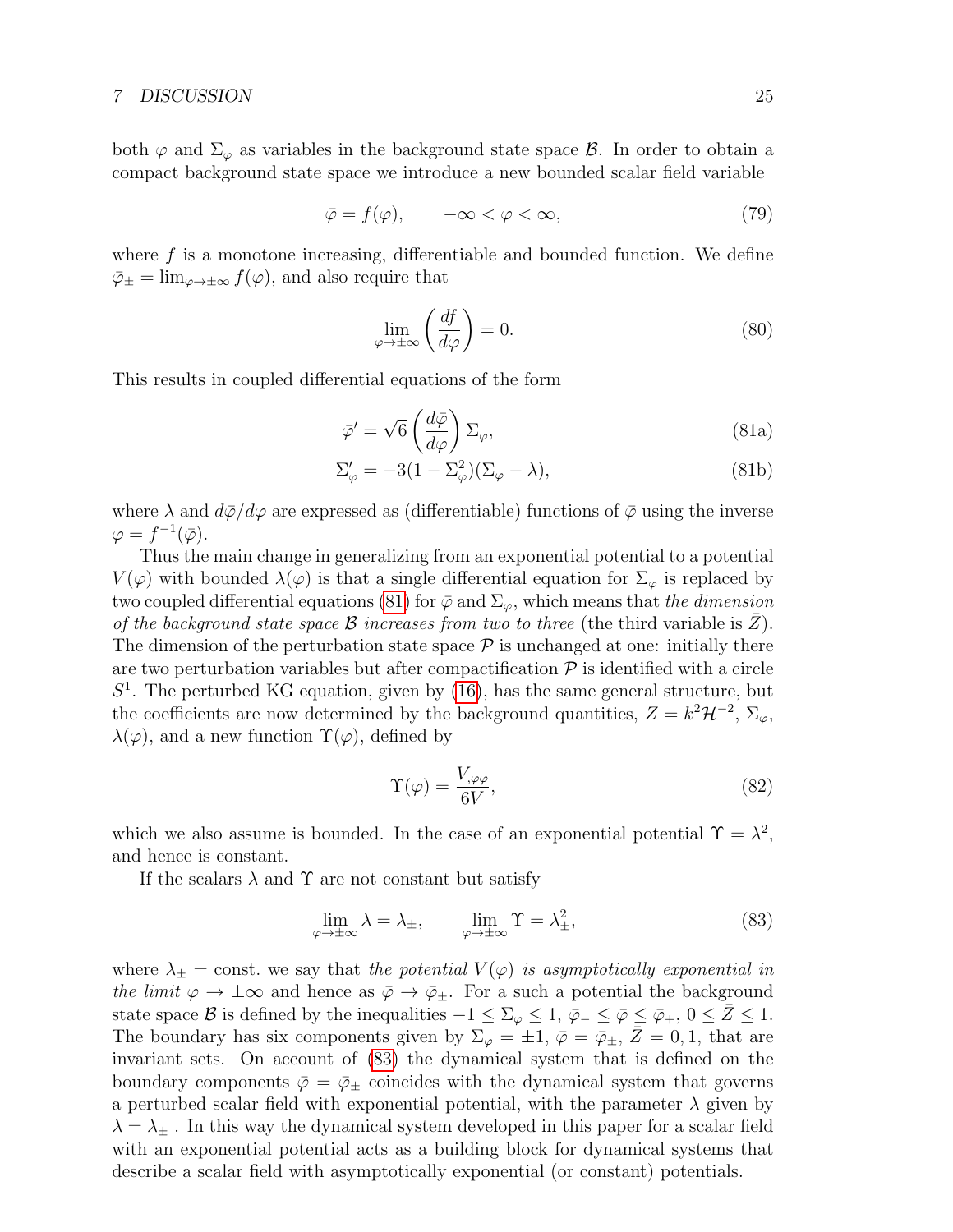#### 7 DISCUSSION 26

The choice of the function  $f(\varphi)$  in equation [\(79\)](#page-24-2) depends on the form of the potential, and finding a suitable function involves some experimentation. We illustrate the process by considering a scalar field model introduced by Dimopoulos and Owen (2017) in [\[32\]](#page-28-5), where the potential is given by

<span id="page-25-4"></span>
$$
V(\varphi) = V_* \left\{ e^{\kappa \beta \left(1 - \tanh \frac{\varphi}{\beta} \right)} - 1 \right\},\tag{84}
$$

depending on the constants  $V_*$ ,  $\kappa$  and  $\beta$ , with  $\beta > 0$  and  $e^{2\kappa \beta} > 1^{34}$  $e^{2\kappa \beta} > 1^{34}$  $e^{2\kappa \beta} > 1^{34}$  This model describes so-called quintessential inflation,<sup>[35](#page-25-1)</sup> in which the scalar field creates two phases of accelerated expansion, one at early times which leads to inflation and the other at late times which leads to quintessence. This potential is asymptotically exponential (even constant) since it can be verified that

<span id="page-25-2"></span>
$$
V(\varphi) \approx (e^{2\kappa \beta} - 1)V_*, \qquad \varphi \to -\infty,
$$
 (85)

which approximates an exponential potential with  $\lambda_0 = 0$ , and

<span id="page-25-3"></span>
$$
V(\varphi) \approx 2\kappa \beta V_* e^{-2\varphi/\beta}, \qquad \varphi \to \infty,
$$
 (86)

which approximates an exponential potential with  $\lambda_{+} = \sqrt{\frac{2}{3}}$  $\frac{2}{3}\beta^{-1}$ . The potential thus has an inflationary plateau described by [\(85\)](#page-25-2) and a quintessential tail described by [\(86\)](#page-25-3), see figure 1 in [\[32\]](#page-28-5).

For this potential it is convenient to define the function  $f(\varphi)$  in equation [\(79\)](#page-24-2) by

$$
\bar{\varphi} = \tanh\frac{\varphi}{\beta},\tag{87}
$$

so that  $\bar{\varphi}_{\pm} = \lim_{\varphi \to \pm \infty} \bar{\varphi} = \pm 1$ . It follows that

$$
\frac{d\bar{\varphi}}{d\varphi} = \beta^{-1}(1 - \bar{\varphi}^2),\tag{88}
$$

as required in [\(81a\)](#page-24-3), and one can verify that  $\lambda(\bar{\varphi})$  and  $\Upsilon(\bar{\varphi})$  are bounded and differentiable on  $\bar{\varphi} \in [-1, 1]$ . Moreover, it can be verified that  $\lambda(\bar{\varphi})$  and  $\Upsilon(\bar{\varphi})$  satisfy [\(83\)](#page-24-1), with  $\lambda_+ = \sqrt{\frac{2}{3}}$  $\frac{2}{3}\beta^{-1}$  and  $\lambda = 0$ , which confirms that the potential [\(84\)](#page-25-4) is asymptotically exponential (constant) when  $\varphi \to +\infty$  ( $\varphi \to -\infty$ ). The perturbation space for this potential will be treated in a forthcoming paper.

We conclude with some brief remarks on the structure of the state space  $S = B \times P$ for models with multiple sources. In a future paper we will generalize the analysis of a scalar field with exponential potential in this paper by adding dust (CDM) as a second source, with the two sources assumed to be non-interacting. The main change will be to add the density parameter for the dust,  $\Omega_m$ , as a second background matter variable. The background state space  $\beta$  will thus be three dimensional, with coordinates  $(\Sigma_{\varphi}, \Omega_m, Z)$ , with Z describing the evolution of the background geometry represented by  $H$ , as in the present paper.

<span id="page-25-0"></span> $\frac{34}{\beta} = \sqrt{}$  $6\alpha$  in the notation used in [\[32\]](#page-28-5).

<span id="page-25-1"></span><sup>35</sup>See Peebles and Vilenkin (1999) [\[33\]](#page-28-6).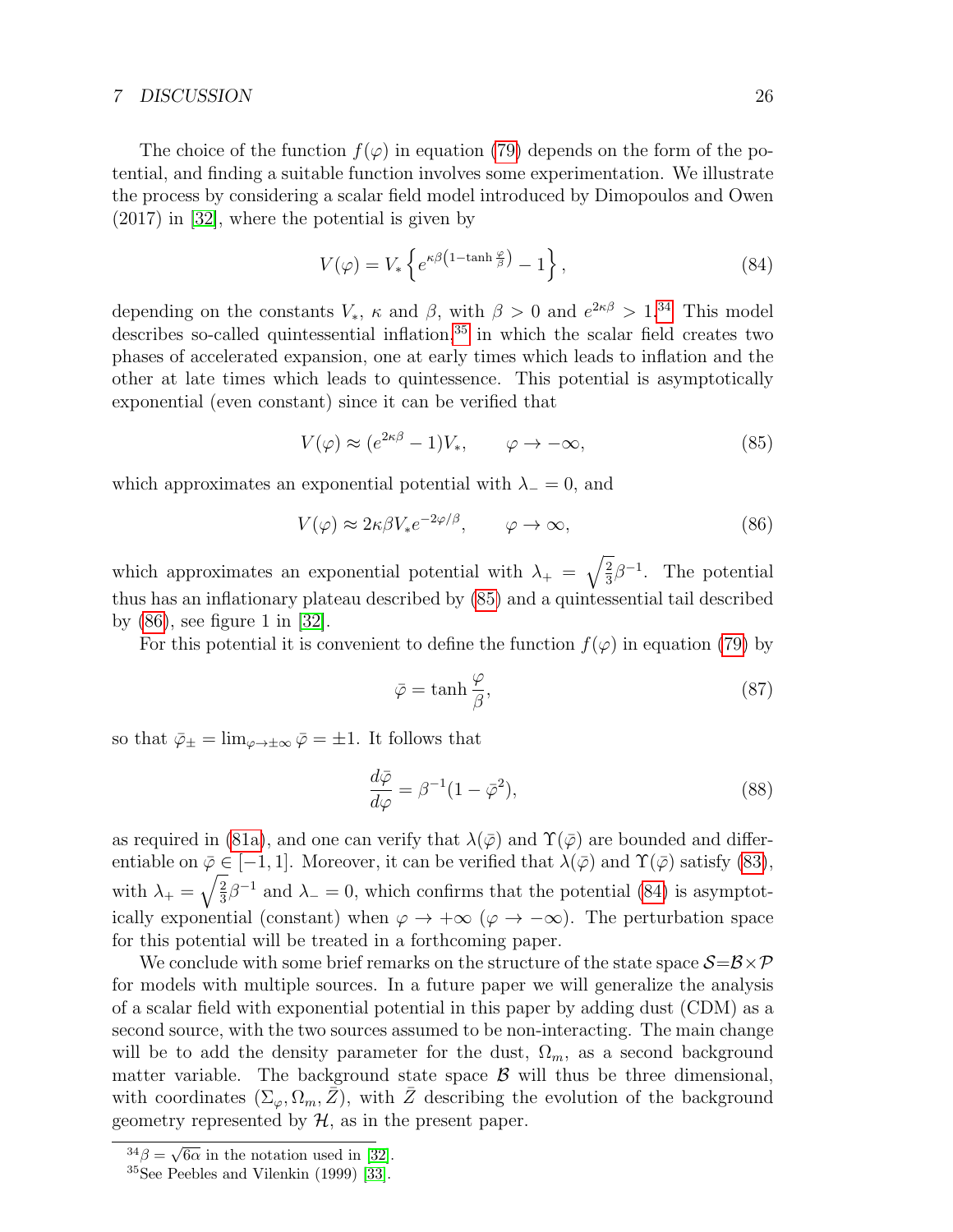There is, however, a significant increase in complexity as regards the perturbation space  $\mathcal{P}$ . In the present paper, one starts with two perturbation variables, <sup>[36](#page-26-9)</sup> but the compactified state space is the circle  $S<sup>1</sup>$ . With two sources there will initially be four scalar perturbation variables (two for each component) and the process of compactification will lead to a three-sphere  $S<sup>3</sup>$  that is defined by a constraint equation. The perturbation space  $P$  will thus be three dimensional and compact, or four dimensional with one constraint.

## Acknowledgments

AA is supported by CAMGSD, Instituto Superior Técnico by FCT/Portugal through UID/MAT/04459/2019 and UIDB/MAT/04459/2020 and project (GPSEinstein) PTDC/MAT-ANA/1275/2014. CU would like to thank the CAMGSD, Instituto Superior Técnico in Lisbon and the University of Waterloo, Canada, for kind hospitality.

## References

- <span id="page-26-0"></span>[1] A. Alho, C. Uggla, and J. Wainwright. Perturbations of the lambda-cdm model in a dynamical systems perspective. JCAP, 09:045, 2019.
- <span id="page-26-1"></span>[2] D. H. Lyth and E. D. Stewart. The curvature perturbation in power law (e.g extended) inflation. Phys. Lett. B,  $274:168$ , 1992.
- <span id="page-26-2"></span>[3] R. Durrer. The cosmic microwave background. Cambridge University Press, 2008.
- <span id="page-26-3"></span>[4] S. Weinberg. Cosmology. Oxford university press, 2008.
- <span id="page-26-4"></span>[5] A. E. Romano, S. Mooij, and M. Sasaki. Adiabaticity and gravity theory independent conservation laws for cosmological perturbations. Phys. Lett. B, 755:464, 2016.
- <span id="page-26-5"></span>[6] S. Mooij and G. A. Palma. Consistently violating the non-gaussian consistency relation. Journal of Cosmology and Astroparticle Physics, 11:025, 2015.
- <span id="page-26-6"></span>[7] N. C. Tsamis and R. P. Woodard. Improved estimates of cosmological perturbations. Phys. Rev. D, 69:084005, 2004.
- <span id="page-26-7"></span>[8] W. H. Kinney. Horizon crossing and inflation with large  $\eta$ . Phys. Rev. D, 72:023515, 2005.
- <span id="page-26-8"></span>[9] M. H. Namjoo, H. Firouzjahi, and M. Sasaki. Violation of non-gaussianity consistency relation in a single-field inflationary model. EPL (Europhysics Letters), 101:39001, 2013i.

<span id="page-26-9"></span> $36$ Initially there is in fact one perturbation variable f that satisfies a second order differential equation. In order to derive a dynamical system we consider  $f, f'$  as two independent perturbation variables, which then define one angular variable  $\theta$  using  $f' = f \tan \theta$ .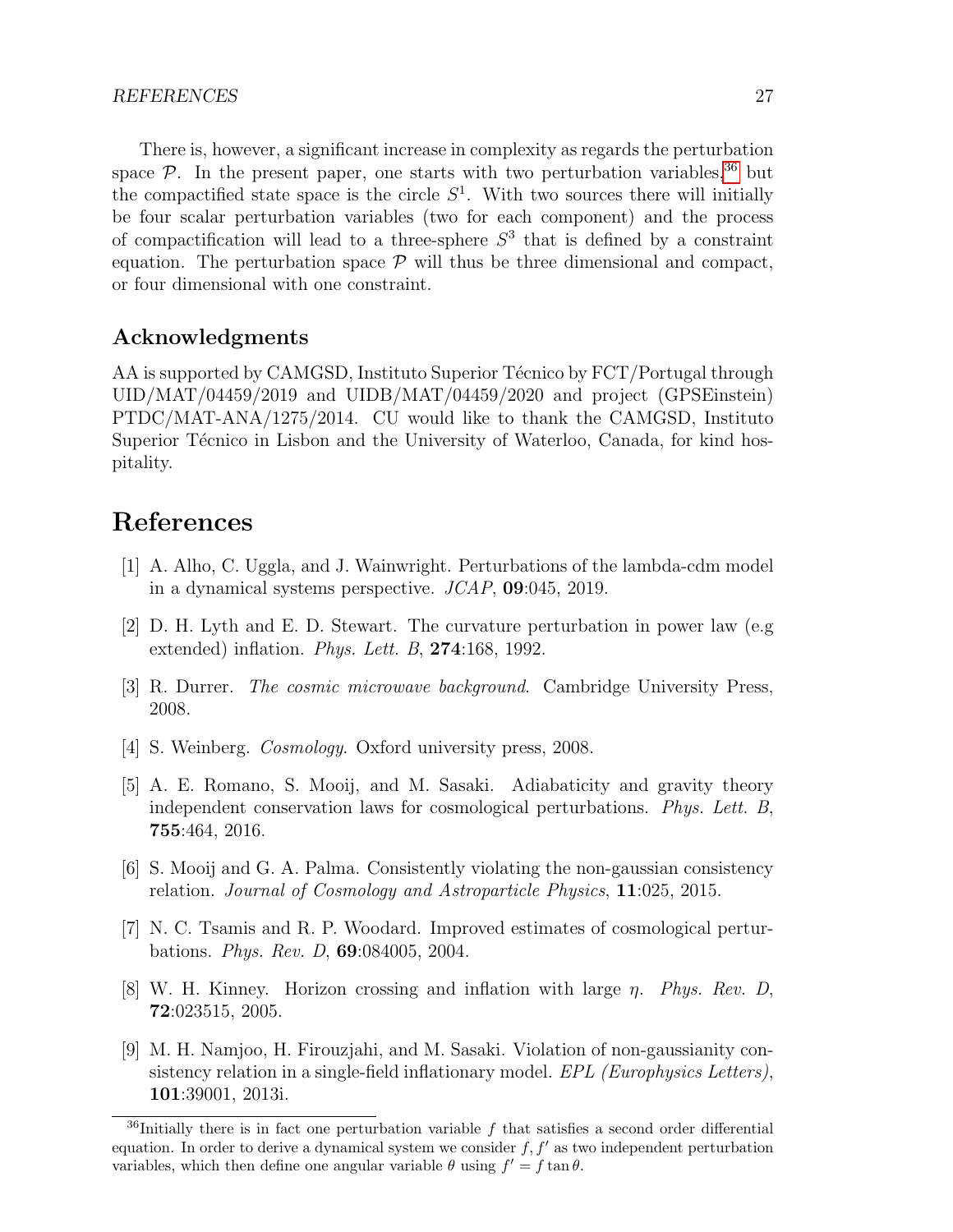- <span id="page-27-0"></span>[10] X. Chen, H. Firouzjahi, M. H. Namjoo, and M. Sasaki. A single field inflation model with large local non-gaussianity. *Europhys. Lett.*, **102**(59001), 2013.
- <span id="page-27-1"></span>[11] J. Martin, H. Motohashi, and T. Suyama. Ultra slow-roll inflation and the non-gaussianity consistency relation. *Phys. Rev. D*, **87**:023514, 2013.
- <span id="page-27-2"></span>[12] A. R. Liddle and D. H. Lyth. Cosmological inflation and large-scale structure. Cambridge University Press, 2000.
- <span id="page-27-3"></span>[13] J. Wainwright and G. F. R. Ellis. Dynamical systems in cosmology. Cambridge University Press, 1997.
- <span id="page-27-5"></span>[14] K. A. Malik and D. Wands. Cosmological perturbations. Physics Reports, 475:1–51, 2009.
- <span id="page-27-6"></span>[15] C. Uggla and J. Wainwright. Second order cosmological perturbations: simplified gauge change formulas. Class. Quantum Grav., 36:035004, 2019.
- <span id="page-27-4"></span>[16] C. Uggla and J. Wainwright. The general solution at large scale for second order perturbations in a scalar field dominated universe. Journal of Cosmology and Astroparticle Physics,  $2019(06):021-021$ , 2019.
- <span id="page-27-7"></span>[17] J. Halliwell. Scalar fields in cosmology with an exponential potential. Phys. Lett. B, **185**:341, 1987.
- <span id="page-27-8"></span>[18] A. A. Coley, J. Ib´anez, and R. J. van den Hoogen. Homogeneous scalar field cosmologies with an exponential potential. Journal of Mathematical Physics, 38:17, 1997.
- <span id="page-27-9"></span>[19] E. J. Copeland, A. R. Liddle, and D. Wands. Exponential potentials and cosmological scaling solutions. Phys. Rev. D, 57:4686, 1998.
- <span id="page-27-11"></span>[20] L. A. Urena-Lopez. Unified description of the dynamics of quintessential scalar fields. JCAP, 2012:035, 2012.
- <span id="page-27-12"></span>[21] S. Tsujikawa. Quintessence: a review. Class. Quantum Grav., 30:214003, 2013.
- <span id="page-27-13"></span>[22] A. Alho and C. Uggla. Scalar field deformations of lambda-cdm cosmology. Phys. Rev. D, 92(10):103502, 2015.
- <span id="page-27-10"></span>[23] D. S. Salopek and J.R. Bond. Nonlinear evolution of long-wavelength metric fluctuations in inflationary models. *Phys. Rev. D*, 42:3936, 1990.
- <span id="page-27-14"></span>[24] I. Huston and K. A. Malik. Numerical calculation of second order perturbations. JCAP, 09:019, 2009.
- <span id="page-27-15"></span>[25] J. Martin and C.Ringeval. Inflation after wmap3: confronting the slow-roll and exact power spectra with cmb data.  $JCAP$ , 08:009, 2006.
- <span id="page-27-16"></span>[26] C. Uggla and J. Wainwright. Second-order cosmological perturbations: New conserved quantities and the general solution at super-horizon scale. Phys. Rev. D, 100:023544, 2019.